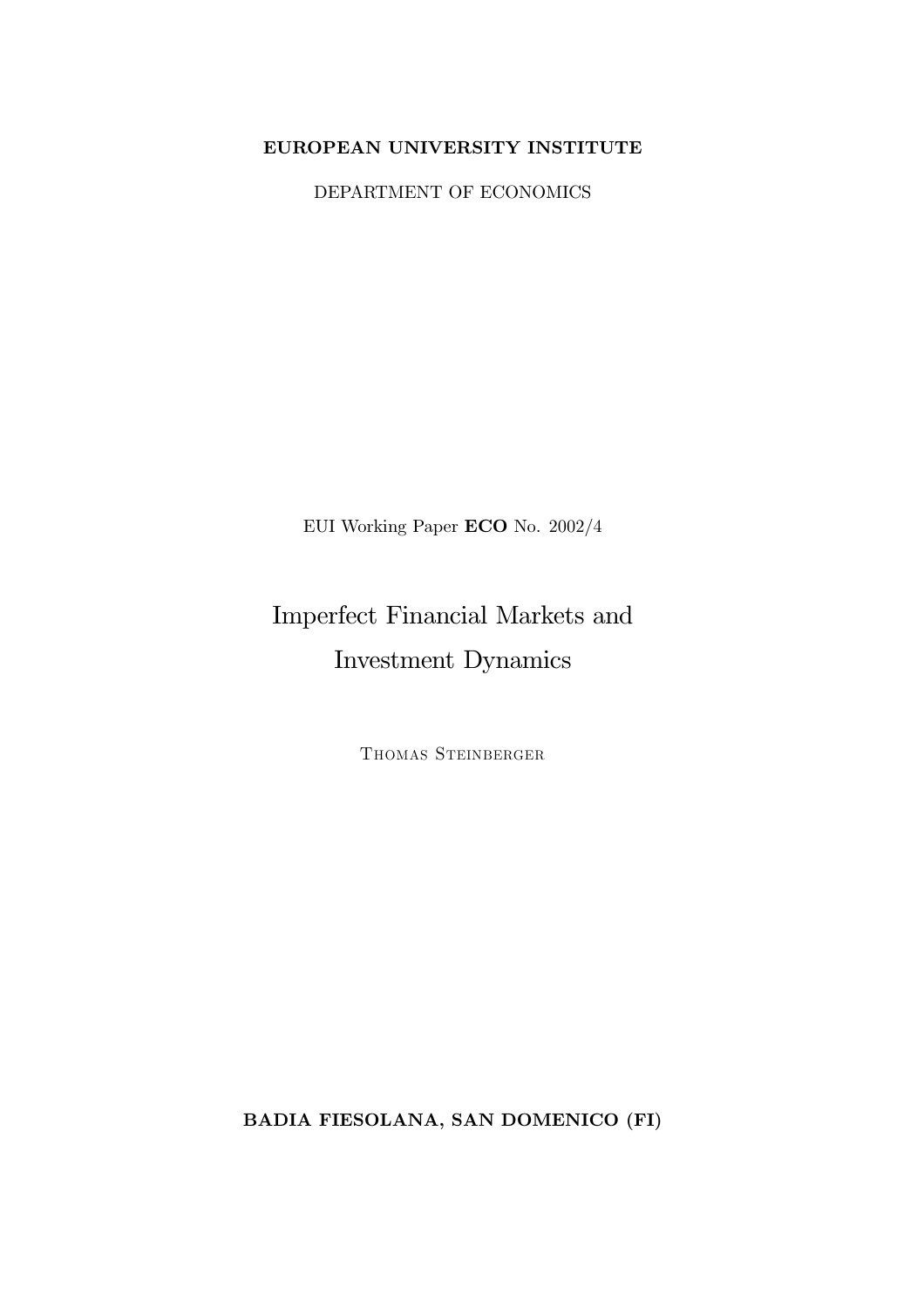All rights reserved. No part of this paper may be reproduced in any form without permission of the author.

> ©2002 Thomas Steinberger Printed in Italy in February 2002 European University Institute Badia Fiesolana I-50016 San Domenico (FI) Italy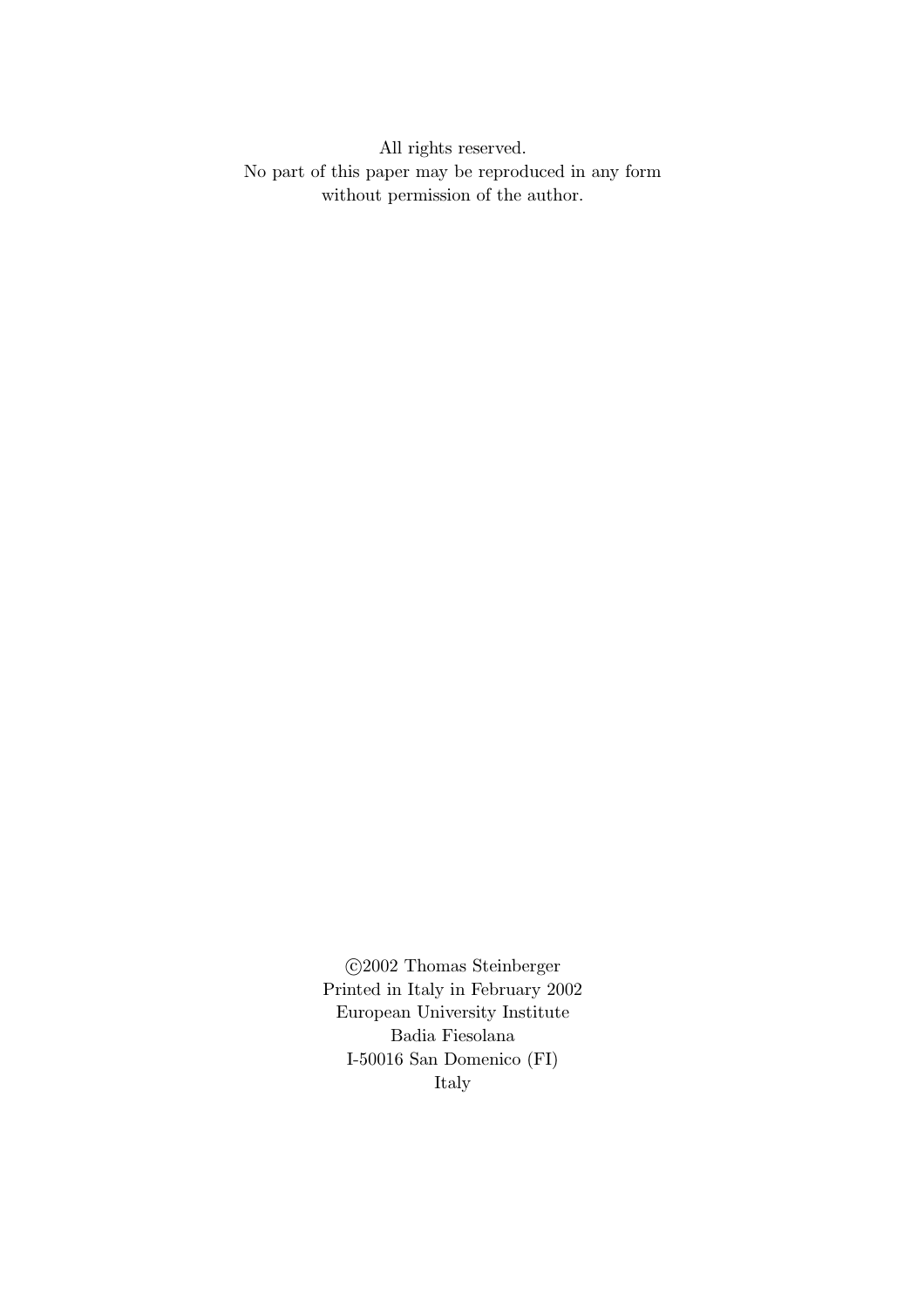## Imperfect Financial Markets and Investment Dynamics 1

Thomas Steinberger 2

October  $31^{st}$ , 2001

<sup>1</sup>This paper is part of my thesis work, supervised by Giuseppe Bertola. I would like to thank Fumio Hayashi, Luigi Guiso, Thomas Hintermaier and Mirko Wiederholt for their comments. All errors are mine.

<sup>2</sup>European University Institute, Badia Fiesolana, Via dei Roccettini 9, 50016 San Domenico di Fiesole, Italy.

Webpage: http://www.iue.it/Personal/Researchers/Steinberger/ E-mail: thomas.steinberger@iue.it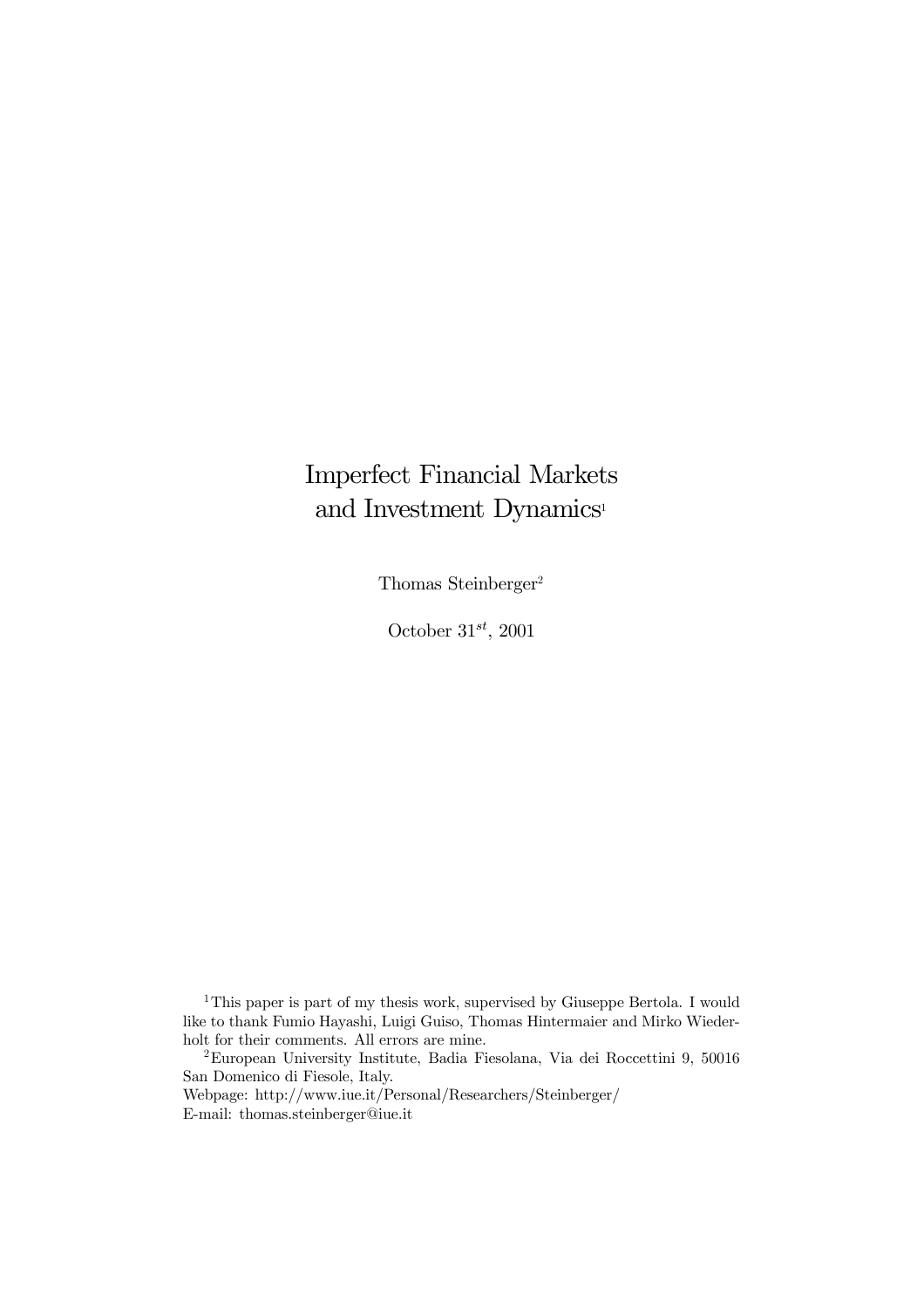#### Abstract

This paper studies optimal dynamic investment and financial policy of the firm, if the interest rate on the firm's debt depends on its capital structure. We characterize the optimal investment and financing decisions and show how the incentive to invest and the market value of the firm are affected by financial considerations. Conditions are derived under which *average*  $Q$ remains a sufficient statistic for investment. Our results imply that empirical work must simultaneously analyze investment and financial policy of the firm in order to determine whether financial market imperfections affect investment. We also derive an estimable investment equation that is valid even if financial markets are imperfect. Our empirical results suggest that investment is indeed affected by financial market imperfections.

Keywords: Investment, Capital structure, Tobin's Q

JEL classification: D92, E22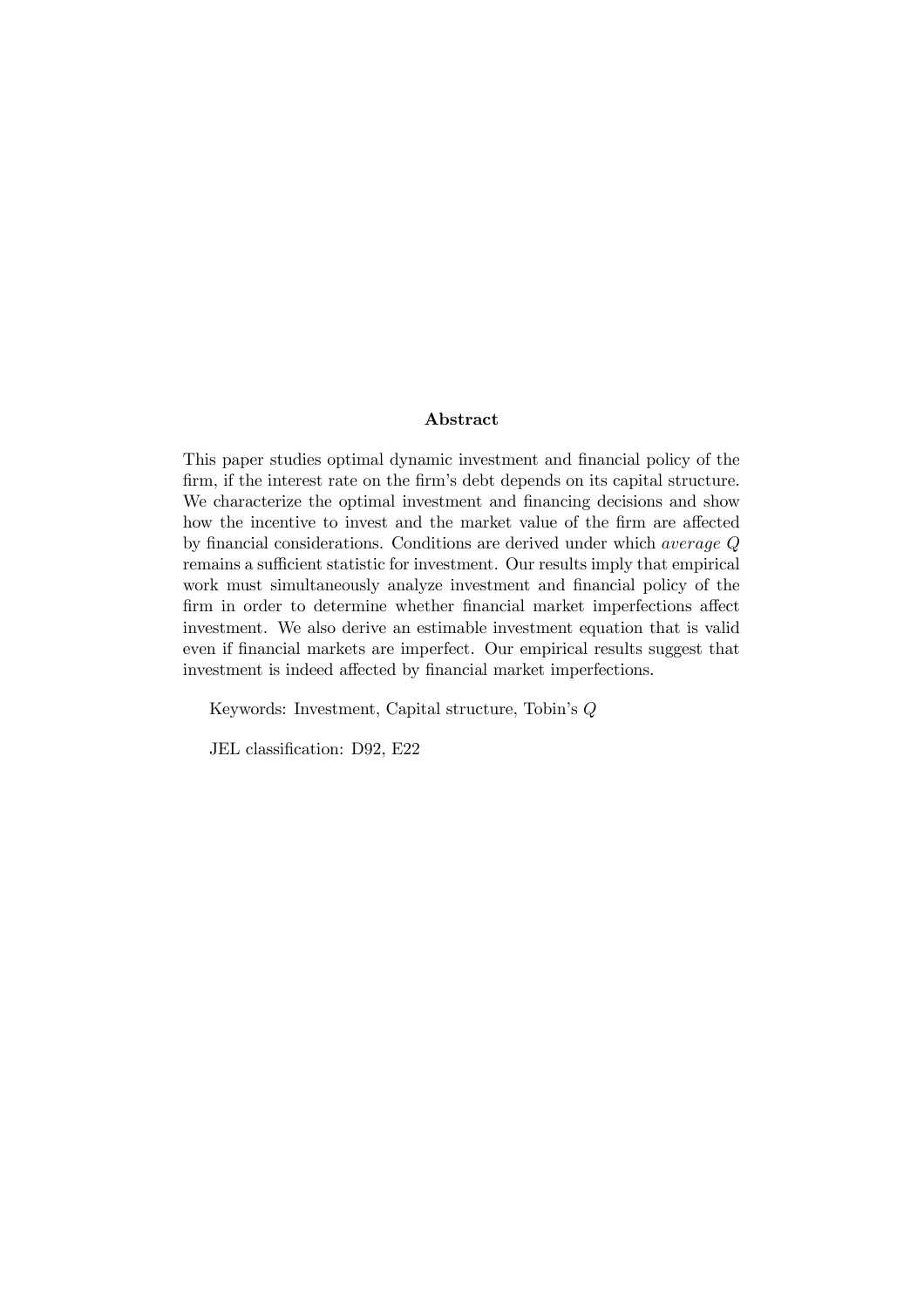## 1 Introduction

The standard theory of investment assumes that firms operate in perfect capital markets and face convex costs of adjusting capital. Despite its popularity, this approach has faced considerable difficulties in empirical implementation. Hayashi (1982) shows that a strong set of additional assumptions is necessary to derive an estimable investment equation from the model. The main empirical problem is that average Q does not contain all the relevant information about investment, although under these additional assumptions it should be a sufficient statistic. Instead, coefficients on variables like current income, cash-flow or sales turn out to be estimated significantly different from zero when these variables are added to Q-regressions (see Hubbard (1998) for a recent survey on panel-data studies and Caballero (1999) for aggregate investment data).

In particular, there is a large literature sparked by the work of Fazzari, Hubbard  $\&$  Petersen (1988), which uses firm-level data partitioned into subgroups according to some firm characteristic and finds that the size of the coefficient on the current cash-flow variable varies systematically among subgroups. Since the characteristics are chosen such as to select groups of firms facing different degrees of imperfections in financial markets, this finding is often interpreted as evidence for the importance of financial market imperfections for investment on the firm level. Examples of firm characteristics which have been used to partition the sample include: dividend/income ratios (Fazzari, Hubbard & Petersen  $(1988)$ ), firm age and size (Gilchrist & Himmelberg (1995)), membership in a "keiretsu" (Hoshi, Kashyap & Scharfstein (1991)),.... Even after more than ten years however, there is still considerable debate within the profession about the conclusiveness of the empirical evidence brought forward in this regard (see Kaplan & Zingales (1997)). The main question obviously is whether the correlation between current income and current investment after controlling for *average*  $Q$  is actually caused by frictions in financial markets, or whether this is the result of some other departure from the assumptions of Q-theory. The question has been addressed by researchers in various ways. Some have based their estimation on the Euler equation rather than the investment-Q relationship (Whited (1992)), others have reconstructed marginal Q from different measures of investment opportunities rather than using *average*  $Q$ (Gilchrist & Himmelberg (1995)). Cooper & Ejarque (2001) have recently argued that strict concavity of the profit function of the firm generates the observed correlation. They present numerical simulations which reproduce the estimation results obtained by Gilchrist & Himmelberg (1995) in a model with perfect financial markets. Erickson  $&$  Whited (2000) on the other hand argue that biased estimates due to measurement error in average Q rather than financing frictions cause this empirical phenomenon.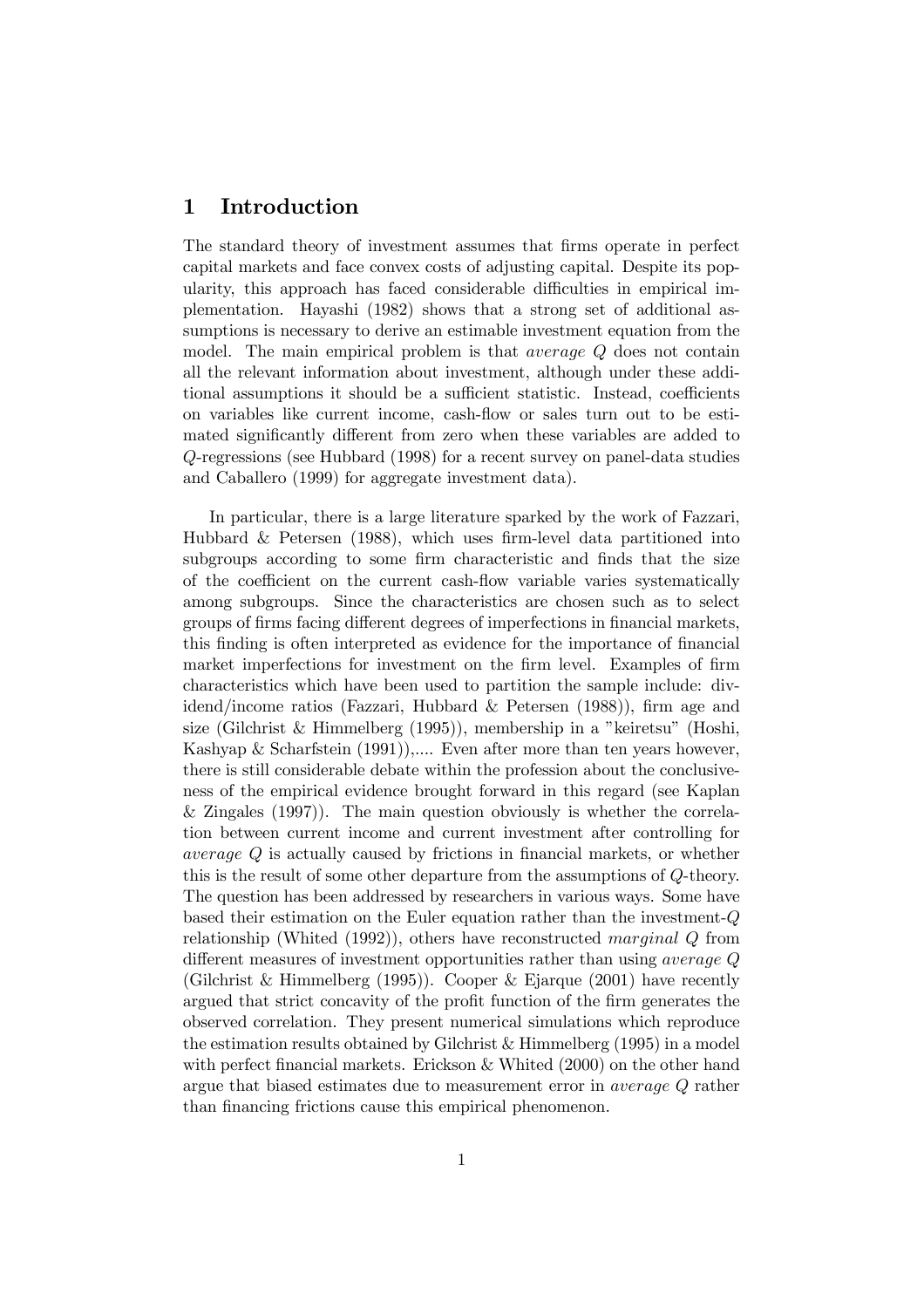In this paper, we tackle the question by explicitly introducing financial market imperfections into the Q-model and allowing for imperfect product markets. We characterize the optimal investment and financial policy of the firm and derive an estimable investment equation, which takes into account potential discrepancies between average and marginal Q. By proceeding in this structural way, we can gain some understanding of how the incentive to invest may differ from the market valuation of the installed capital and what other variables beyond *average Q* should be expected to help explaining investment. After all, the true incentive to invest, marginal Q, adjusts endogenously to the existence of financial and product market imperfections and therefore also carries information about the financing options and the market power of the firm. Some of this information will also be reflected in *average Q*. We believe that this approach successfully addresses some of the concerns about the methodology used by Fazzari, Hubbard & Petersen (1988). First, by using a dynamic model, we are taking into account the forward-looking nature of investment decisions and market valuation. Further, our structural equation is valid for all firms and is not subject to the critique that sample splits are to a large degree arbitrary. Finally, allowing for both, imperfect product markets and imperfect financial markets, we address the concerns of Cooper  $\&$  Ejarque (2001), who find that imperfect product markets alone can explain the observed correlation between investment and current income.

Previously, Hayashi (1985) has provided an analysis of optimal investment with adjustment costs and imperfect financial markets, in which the cost of debt finance is increasing in the debt-capital ratio. In his model, different tax rates on dividends and capital gains also drive a wedge between the cost of retained earnings and the cost of new equity issue, and he distinguishes three different financing regimes of investment. He shows that under a specific assumption on bankruptcy costs,  $Q$ -theory holds in two of the three regimes. However, he does not provide a general specification for an investment equation. The model we present below is simple enough to allow us to derive an estimable investment equation taking into account financial market and product market imperfections. The empirical evidence we find shows that financial market imperfections do have a significant effect on firm investment, in particular for small firms. We find no evidence of a strictly concave operating income function. In the following section we present the model, characterize analytically the optimal policy and provide some numerical examples. In section 3 we derive the model's implications for empirical research and provide empirical evidence for the importance of financial market imperfections for the explanation of firm investment. We conclude by discussing possible limitations of the analysis and by indicating questions to be answered by future research.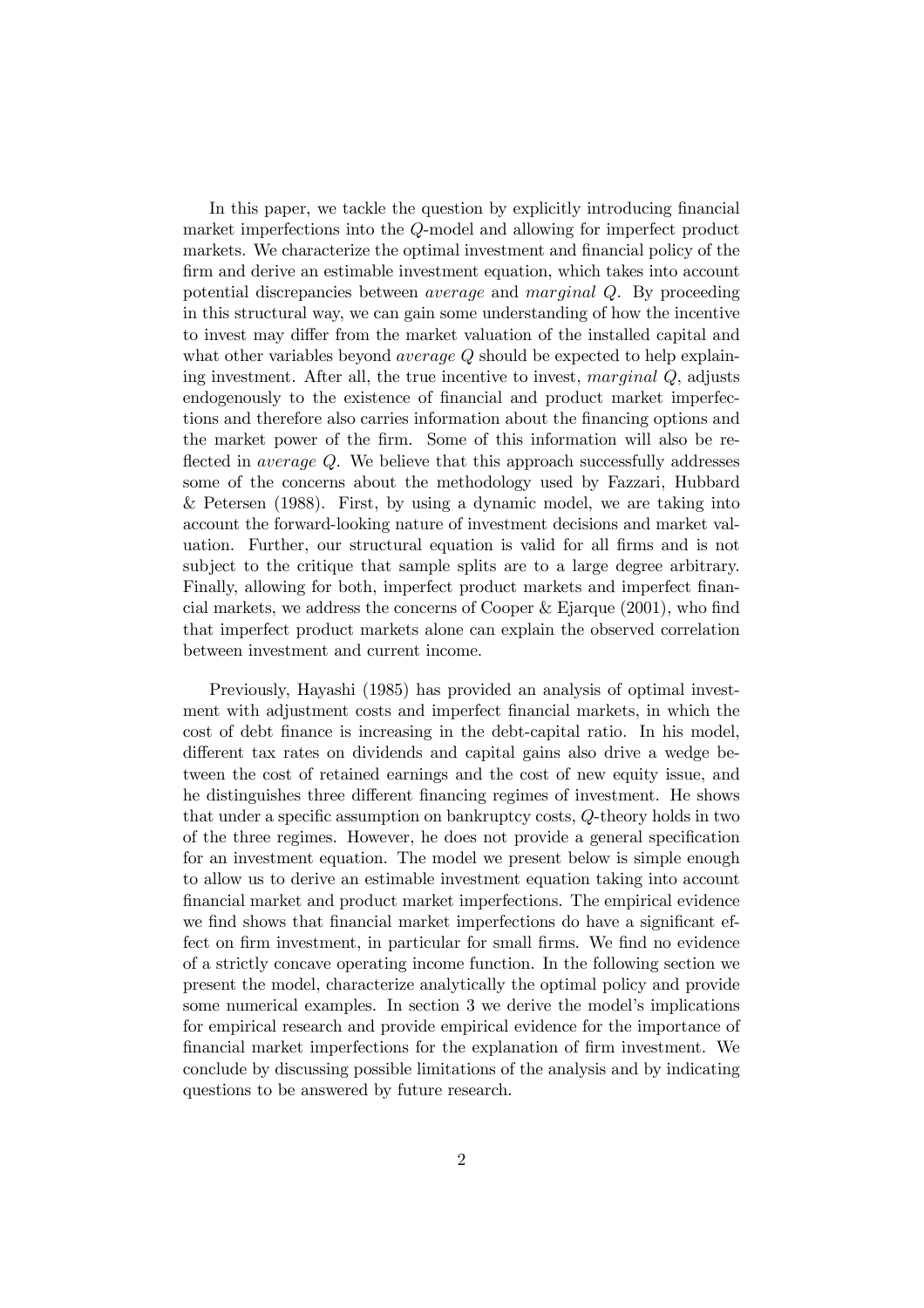## 2 Introducing financial variables into the Q-model

Perfect financial markets imply that there is a single interest rate in the economy which is applied to all financial transactions. For the individual firm this means that the three principal modes of financing, i.e. debt finance, retained earnings, and equity issues, have the same opportunity cost. In such a setting, the Modigliani-Miller theorem (Modigliani & Miller (1958)) holds and financial policy is irrelevant for the value of the firm<sup>1</sup>. The path of optimal investment is determined without regard of financing decisions. In particular, the path of dividend payments, and the capital structure are indeterminate and do not affect the evolution of the capital stock. In a world where financial markets do not work frictionlessly however, the opportunity costs of the three modes of financing may be quite different. In their seminal article from 1958, Modigliani and Miller state that

....Economic theory and market experience both suggest that the yields demanded by lenders tend to increase with the debt/equity ratio of the borrowing firm (or individual)...."

Our way of introducing financial market imperfections is to follow the suggestion of Modigliani and Miller and allow the interest rate on the firm's debt to depend on the capital structure of the firm. In the microeconomic literature one can find many models of fundamental contractual problems in financial markets, but most of them are static and do not match well with the explicitly dynamic analysis we want to provide here. For this reason and to keep the model simple we therefore do not dig deeper into the microeconomic foundations and take the dependence of the interest rate on the capital structure as given. It should be noted though that the most popular microeconomic approach to contractual problems in credit markets - the costly state verification model due to Townsend (1979) and Gale  $\&$ Hellwig (1985) - also implies that the interest rate charged by the lender depends on the capital structure of the firm  $(project)^2$ .

The model is set in a dynamic deterministic framework in order to focus on the interaction between the optimal investment and financial policy and

<sup>&</sup>lt;sup>1</sup>Differential tax treatment of interest payments, dividends and retained earnings may be a reason for the Modigliani-Miller theorem to break down. I am not considering tax issues here, since I am focussing on the imperfect financial markets hypothesis.

<sup>&</sup>lt;sup>2</sup>Another more recent approach to contractual problems in credit markets is based on work by Hart & Moore (1994) and assumes imperfect enforceability of debt contracts. The equilibrium interest rate in this model is the safe interest rate  $r$ , but the size of the loan is restricted to be smaller than some multiple of the collateral supplied by the entrepreneur. In the appendix we explore the (similar) implications of this alternative way to model financial market imperfections.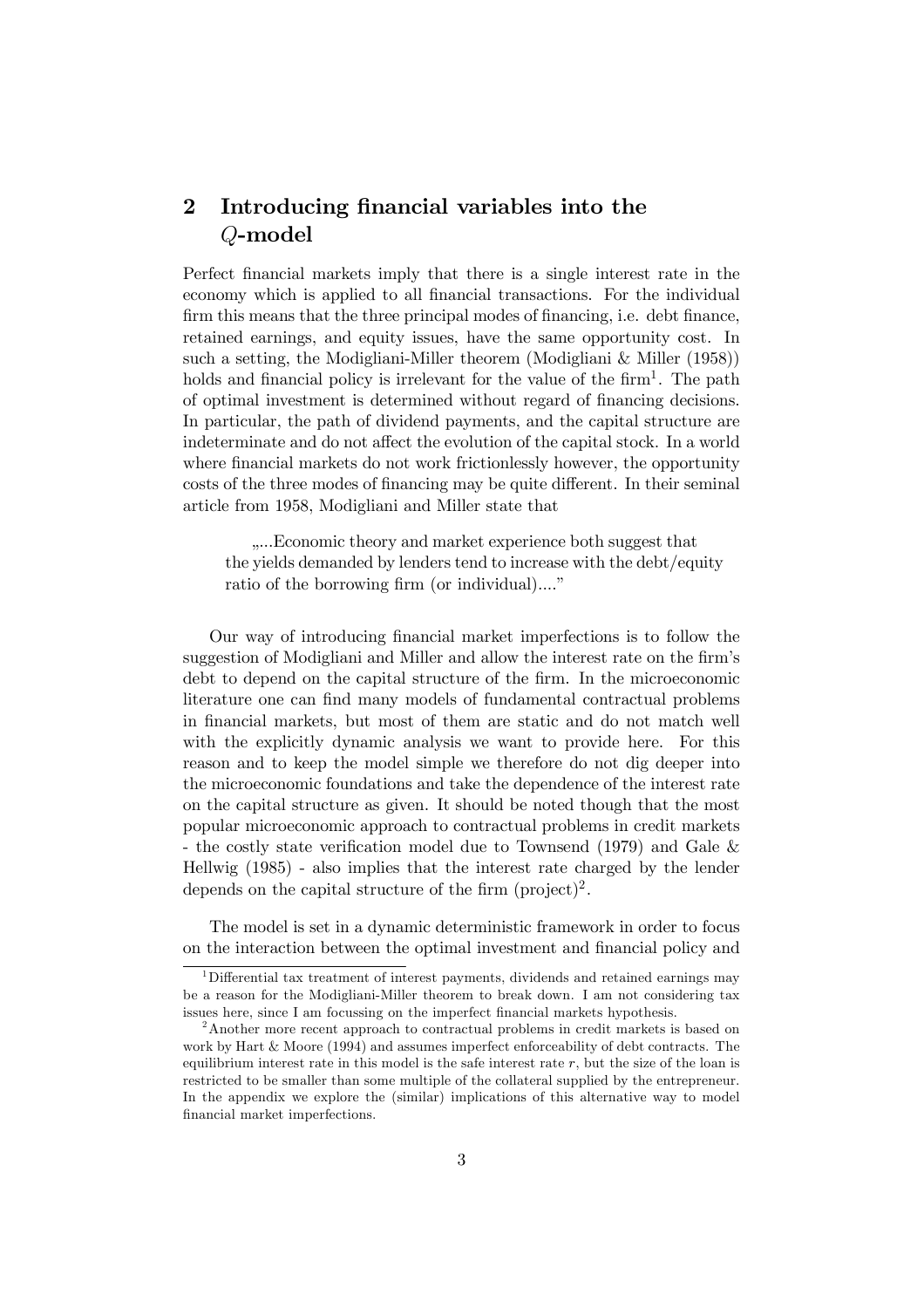the endogenous adjustment of *marginal* and *average Q.* A companion paper ( Steinberger (2001)) studies the stochastic version of the problem. It can be written as

$$
\max_{\{I(t),X(t)\}_{0}^{\infty}} \int_{0}^{\infty} \Gamma(t) \left(\Pi\left[.\right] - \Psi\left[.\right] - \rho\left[.\right]B\left(t\right) + X\left(t\right)\right) dt \tag{1}
$$

subject to

$$
\dot{K}(t) = I(t) - \delta.K(t) \n\dot{B}(t) = X(t)
$$

where  $\Gamma(t) = \int_{\tau=0}^{t} \exp(-\gamma(\tau)) d\tau$ .

In the appendix this formulation is derived from a model in which the objective of the firm is to maximize the value of the firm's capital at time 0. This value is defined as the sum of  $B(0)$ , the market value of debt held by the firm at time  $0$ , and the market valuation of the firm's equity at time 0. The capital accumulation equation is the usual one, with  $\delta$  denoting the rate at which capital goods are assumed to decay. The debt accumulation equation simply defines  $X(t)$  as the rate of change of debt at time  $t$ , which implies that there are no costs of adjusting the capital structure. We allow for an infinite rate of change in the state variables, so that at the initial point in time the firm could discretely adjust the stock of debt<sup>3</sup>. The main differences to the standard model are the appearance of another state variable and the statement of the objective function of the firm. The operating income function  $\Pi [ K(t) ]$  captures any profits the firm generates from normal operations. It depends on the size of capital stock  $K(t)$  only and is assumed to be twice continuously differentiable and concave in  $K(t)$ ,  $\Pi_K$ [.] > 0,  $\Pi_{KK}$ [.]  $\leq 0^4$ . Operating income is zero, if the firm does not have any capital:  $\Pi[0] = 0$ . The standard adjustment cost function  $\Psi[I(t), K(t)]$  is assumed to be twice continuously differentiable with respect to both arguments, strictly convex in  $I(t)$ ,  $\Psi_I[\cdot] > 0$ ,  $\Psi_{II}[\cdot] > 0$  and  $K(t), \Psi_K [.] < 0, \Psi_{KK} [.] \geq 0$ . If investment is zero, adjustment costs are zero as well:  $\Psi[0, K(t)] = 0.$ 

The next two terms represent the non-standard part of the model. The cost of debt finance is captured by the term  $\rho$  [r (t), B (t), K (t)] B (t), which

 $3\,\text{Arrow}$  & Kurz (1970) show that in a deterministic, concave, infinite horizon problem with continuous dynamics of the exogenous variables discrete adjustments (jumps) in state variables only accour in the initial period.

 $4A$  well-defined and concave operating income function follows for example from assuming a Cobb-Douglas technology  $Q(t) = (K(t)^\alpha (A(t) L(t))^{1-\alpha})^\varphi$ , with  $0 < \alpha \leq 1, \varphi > 0$ and a constant elasticity demand function  $p(t) = D(t) Q(t)^{\mu-1}$ , with  $0 < \mu\sigma < 1$  and the following specification of the firm's static profit maximization problem  $\Pi[K(t)] = \max_{L(t)}$  $p(t) Q(t) - w(t) L(t)$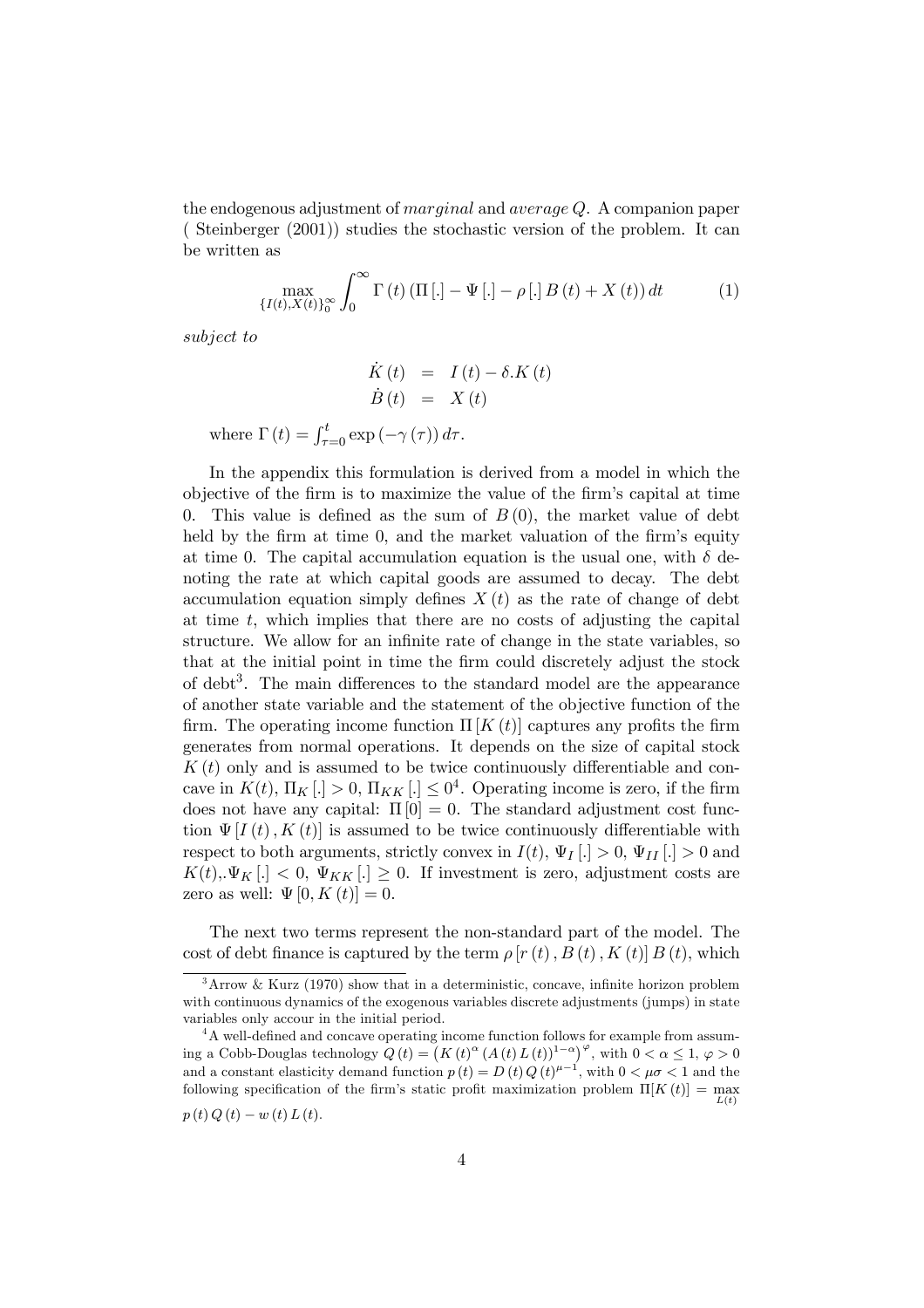represents the interest payments on the stock of debt  $B(t)$ . The interest rate on the firm's debt  $\rho(.) > 0$  depends on the "riskless" interest rate  $r(t)$  and the size of debt and capital of the firm. As mentioned before, such an interest rate function can be rationalized by the existence of informational asymmetries between the firm and the lender. Since very low levels of debt are essentially riskless for the lenders, it is assumed that  $\rho [r(t), K(t), 0] =$  $r(t)$ . Further, the interest rate depends per assumption continuously on its arguments, with continuous second order partial derivatives and  $\rho_B [.] \geq 0$ ,  $\rho_K$ [.]  $\leq 0$  and  $\rho_{KK}$ [.]  $\geq 0$ . To see that these assumptions are consistent with the view of Modigliani and Miller, we have to recall the balance sheet of the firm, which states that the book value<sup>5</sup> of assets  $K(t)$  equals the book value of debt  $B(t)$  plus the book value of equity  $E(t)$ ,  $K(t) = B(t)$ +  $E(t)$ . An increase in the debt-equity-ratio clearly implies an increase in the debt-capital-ratio and vice versa. Keeping capital fixed, the interest rate increases with an increase in debt, which explains the sign of the first partial derivative. Keeping debt fixed, the interest rate decreases with an increase in the amount of capital, determining the sign of the second partial derivative. Rather than imposing homogeneity on the interest rate function from the beginning (as suggested by Modigliani and Miller), we allow the interest rate to depend in a more general way on its arguments.

Net debt repayments are denoted by  $X(t)$ . It is important to mention that in the model,  $\gamma(t) > r(t)$ , i.e. the required rate of return on the firm's equity,  $\gamma(t)$ , is assumed to be bigger than the "riskless" rate,  $r(t)$ . In fact, the difference between these rates of return is an essential element of the analysis. If  $r(t) = \gamma(t) = \rho$ . [.] the model collapses to the standard perfect capital markets Q-model. We believe that a good argument for this assumption can be made by appealing to the well-known "equity premium puzzle", which states that the spread between the rate of return on equity and the rate of return on riskless bonds is much higher than would be predicted by a standard representative agent capital asset pricing model. From here the analysis will proceed in two steps. First we characterize the solution of the model and present some numerical examples of optimal policies. Second, we will derive the implications of our model for the specification of investment equations and clarify the relationship between marginal and average Q in the presence of financial market imperfections.

<sup>&</sup>lt;sup>5</sup>We are fixing the price of capital at 1, such that  $K(t)$  equals the book value of capital and assume that the book value of debt is equal to its market value.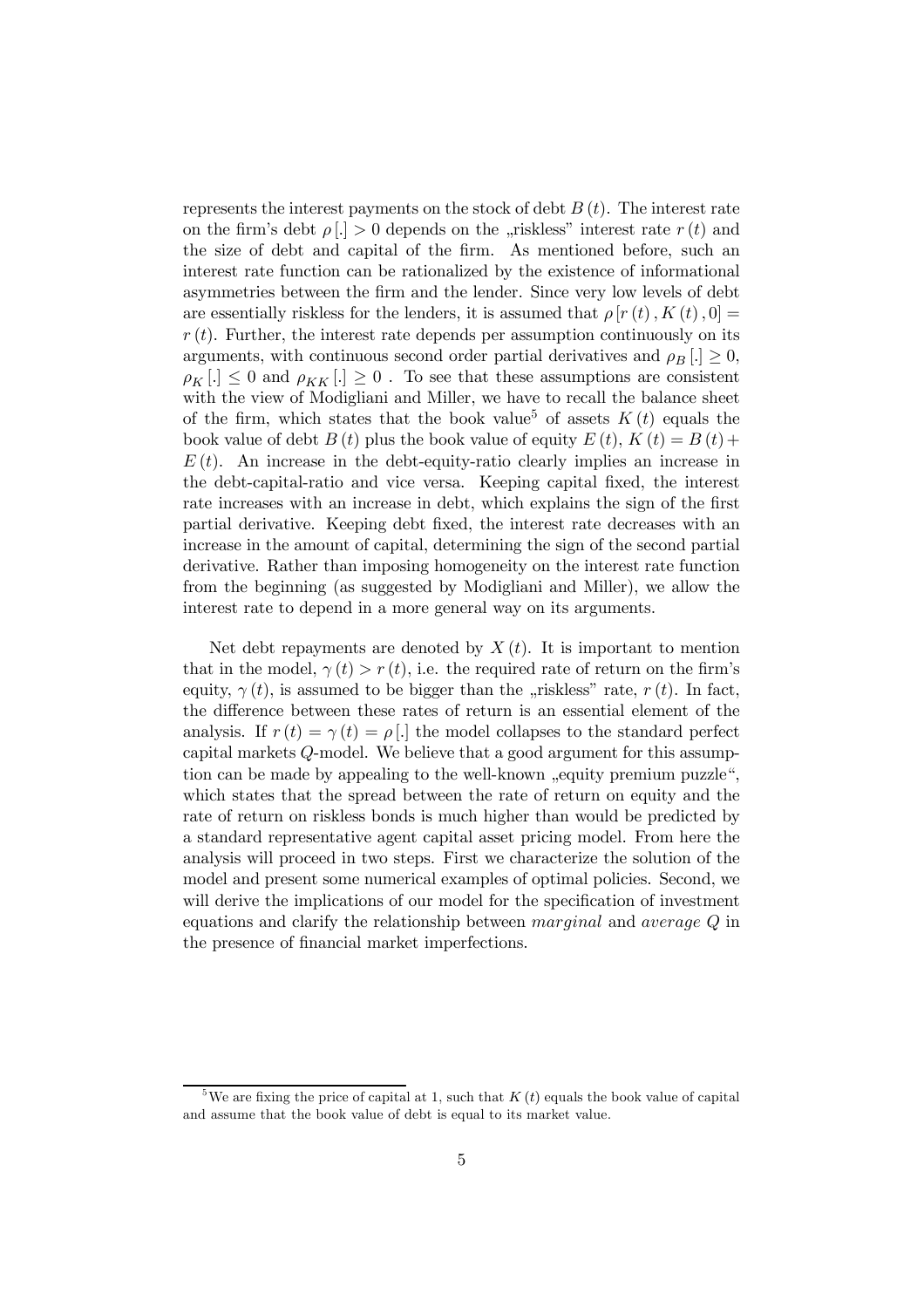#### 2.1 The optimal investment and financial policy

The necessary and sufficient FOC of the problem are given by:

$$
\gamma(t) - \rho [r(t), K(t), B(t)] = \rho_B [r(t), K(t), B(t)] B(t)
$$
 (2)

$$
q(t) = \Psi_I [I(t), K(t)] \tag{3}
$$

$$
\dot{q}(t) = (\gamma(t) + \delta) q(t) - (O_K [.] - \Psi_K [.] - \rho_K [.] B(t))
$$
\n(4)

the transversality conditions

$$
\lim_{t \to \infty} q(t) K(t) \Gamma(t) = 0
$$
\n
$$
\lim_{t \to \infty} B(t) \Gamma(t) = 0
$$
\n(5)

and the two dynamic constraints of the problem.

The state-space of the model is given by debt, capital and *marginal*  $Q, \{B, K, q\}$ . If the operating income function is strictly concave and the effect of the capital stock on adjustment costs and the interest rate is not too strong, a steady-state exists at which  $q^* = 1$ , and  $K^*$  and  $B^*$  are finite. If these conditions do not hold, it is still possible to determine the optimal investment rates and the optimal financial policy of the firm, but  $q(t)$  does not converge to 1 and the capital stock and the debt level go to infinity as t goes to infinity. Importantly  $B(t)$ , the firm's stock of debt, is a jump variable. This is a result of assuming no adjustment costs of debt and frictionless access to equity finance. This reduces the dimension of the state space and equation (2) to a static relationship. The optimal amount of leverage is found at the point at which the marginal benefit of more debt finance  $\gamma(t) - \rho [r(t), K(t), B(t)]$  equals its marginal cost  $\rho_B[r(t), K(t), B(t)] B(t)$ . Since  $\rho[r(t), K(t), 0] = r(t)$  and  $\gamma(t) > r(t)$ , the optimal amount of debt is positive at any time. We can use the implicit function theorem to see how  $B(t)$  changes in response to changes in  $K(t)$ . We obtain the following expression for the derivative of  $B(t)$  with respect to  $K(t)$ :

$$
\frac{\partial B\left(t\right)}{\partial K\left(t\right)} = -\frac{\rho_K\left[.\right] + \rho_{BK}\left[.\right]B\left(t\right)}{2\rho_B\left[.\right] + \rho_{BB}\left[.\right]B\left(t\right)}\tag{6}
$$

By using this expression, we can prove the following proposition:

**Proposition 1** If the discount rate  $\gamma(t)$  and the "riskless" rate r(t) are constant over time, the debt-capital ratio is also constant if the interest rate function is homogeneous of degree zero in  $B(t)$  and  $K(t)$ .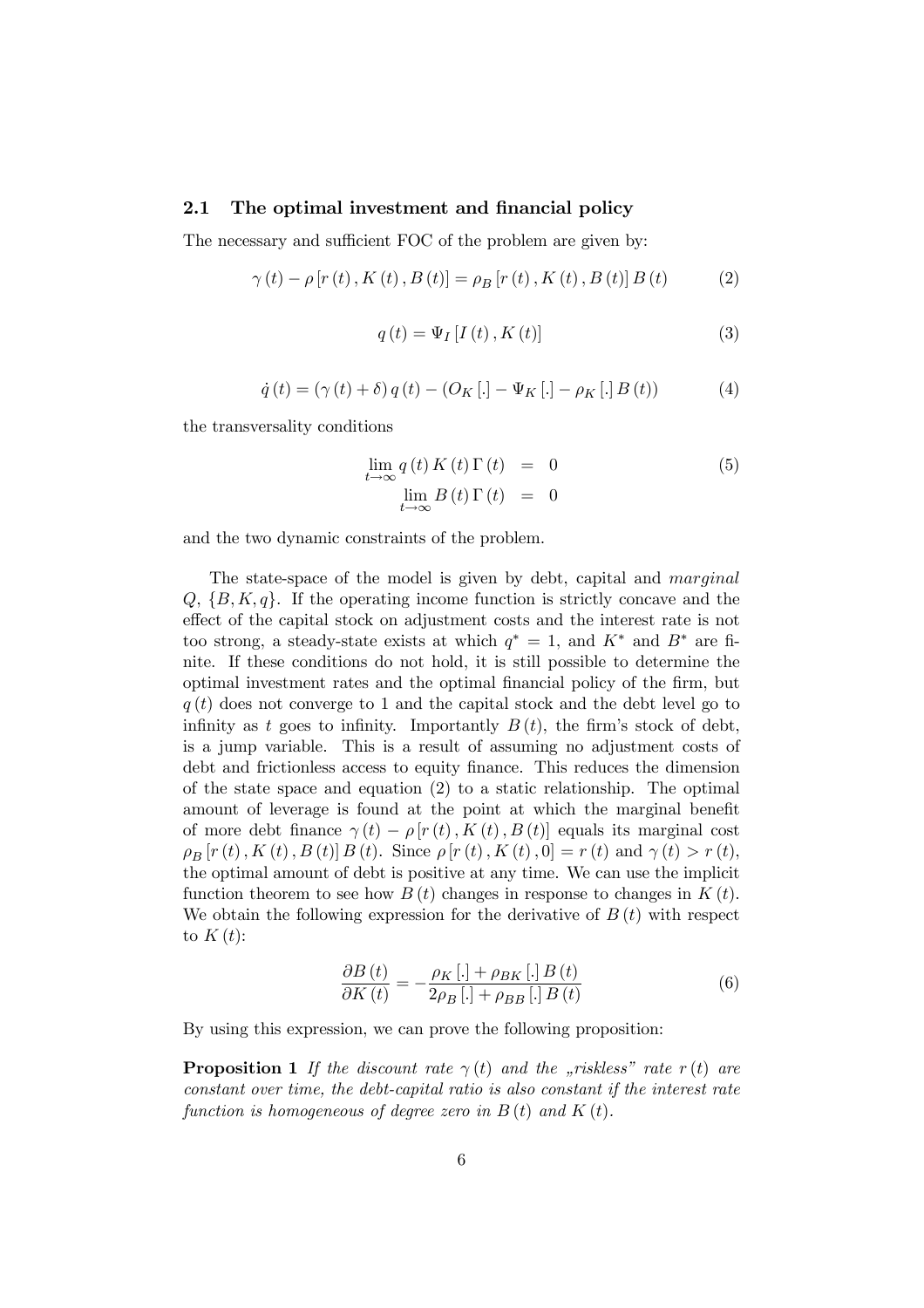**Proof.** Homogeneity of degree zero implies:  $-\rho_K$  |  $K(t) = \rho_B$  |  $B(t)$ . Taking the derivative of this expression with respect to  $B(t)$  yields  $-\rho_{KB}$  [.]  $K(t) = \rho_{BB}$  [.]  $B(t) + \rho_B$  [.]. Multiplying both sides of the equation by  $B(t)$  and adding the resulting expression to the initial one we obtain

$$
-\rho_{K} [.] K(t) - \rho_{KB} [.] K(t) B(t) = 2\rho_{B} [.] B(t) + \rho_{BB} [.] B(t)^{2}
$$

By comparing the above equation with (6) we can see that it implies  $\frac{\partial B(t)}{\partial K(t)} =$  $B(t)$  $\frac{B(t)}{K(t)}$ , which is equivalent to the definition of a constant debt-capital ratio  $\frac{\partial B(t)}{B(t)} = \frac{\partial K(t)}{K(t)}$  $\frac{\partial K(t)}{K(t)}$ .

This first result essentially means that if the interest rate only depends on the debt-capital-ratio, optimal leverage does not depend on operating income, adjustment costs or the size of the firm, but only on the financial parameters  $r(t)$ ,  $\gamma(t)$ , and  $\rho$ [.]. In general however, we expect optimal leverage to depend on fundamentals<sup>6</sup>.

We see from  $(3)$  that the standard Q-investment relationship continues to hold. Investment is positive if marginal Q is bigger than 1 and negative if it is below 1. The pace of investment in the imperfect financial markets case is still governed by the nature of adjustment costs. But what determines the incentive to invest? It is in the determination of *marginal*  $Q$ , where the interaction between optimal financial and investment policy is most important. Integrating the dynamic equation for *marginal* Q from 0 to  $\infty$  assuming constant  $\gamma$ , we obtain:

$$
q(0) = \int_0^\infty \exp\left[-\left(\gamma + \delta\right)t\right] \left(O_K\left[.\right] - \Psi_K\left[.\right] - \rho_K\left[.\right]B\left(t\right)\right) dt \tag{7}
$$

This equation shows that the incentive to invest is unambiguously increased by the possibility of using debt. This follows from the assumptions for  $\rho_K$ . and the result above, which found that optimal debt is always positive. The financial factor increasing the incentive to invest is the fact that holding the amount of debt constant, installing more capital decreases the cost of debt finance. The strength of this effect is captured by  $\rho_K$ [.] and it is stronger the more debt the firm uses. At the same time, the optimal amount of debt depends on the size of the capital stock. Both quantities therefore endogenously adjust to each other and their optimal paths must be determined jointly.

It should also be pointed out that there is another interesting innovation in the expression for *marginal*  $Q$ , which establishes a potentially important

 ${}^{6}$ It would be a straightforward extension to let the interest rate on the firm's debt also depend explicitly on time. Then optimal leverage would also change with the age of the firm.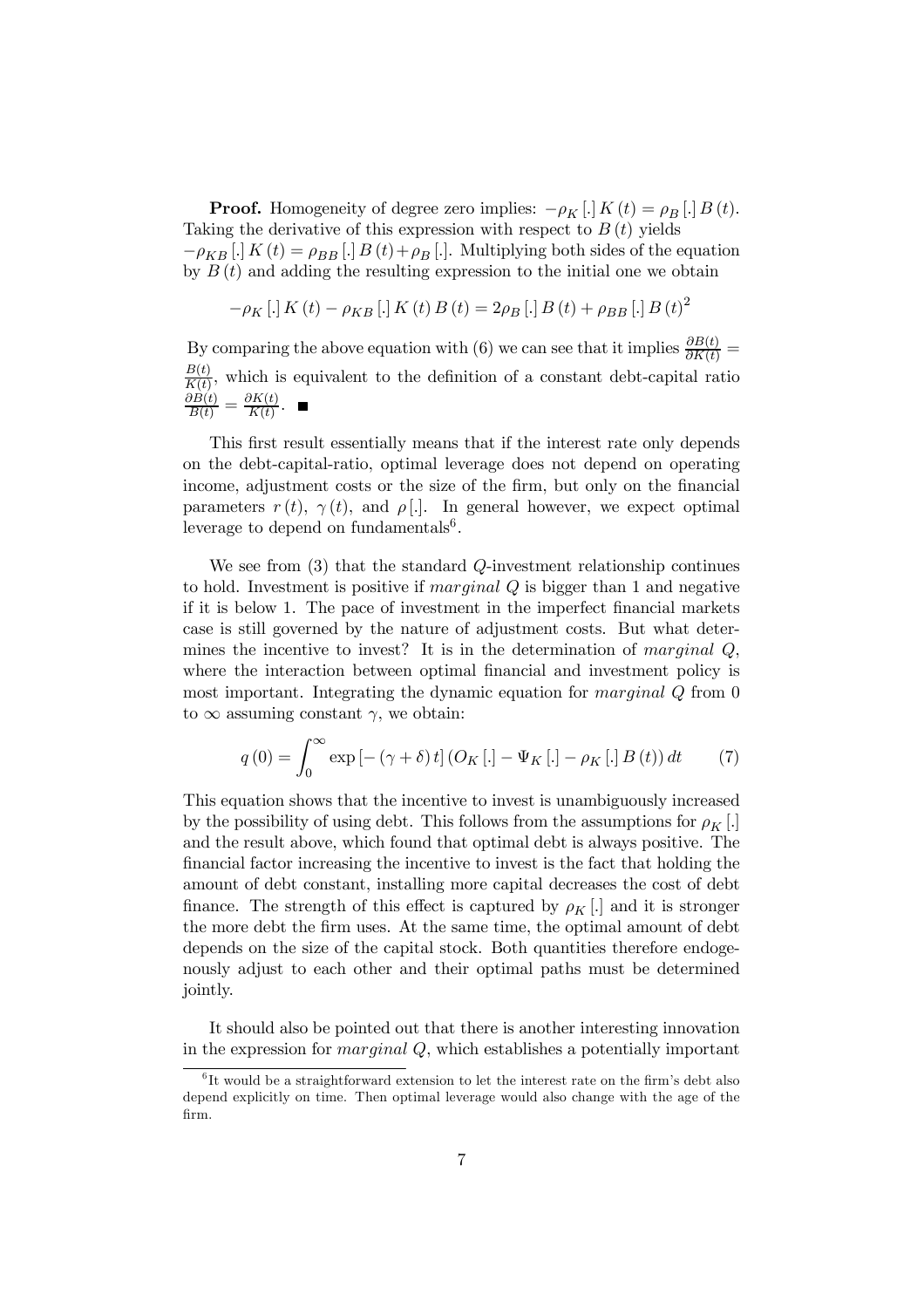

Figure 1: A numerical example of the saddlepath

channel between the financial sector and the real sector of the economy. This is the fact that any change in the exogenous factor  $r(t)$  or the parameters of the relationship between debt, the capital stock and the interest rate affects  $\rho_K$ [.] and therefore also directly the incentive to invest. The desired capital stock will adjust accordingly and there will be a significant effect on future investment rates. It is quite plausible, that this effect is one of the channels through which monetary policy and developments in the financial sector affect the real sector of the economy. Rather than following up on this remark, we will present in the section some numerical examples which illustrate the way financial policy and the incentive to invest affect each other.

#### 2.2 A numerical analysis

Figure 1 shows a numerical example of a solution path in the 3-dimensional state space  $\{B, K, q\}$  for a parameter specification for which the model has a determinate steady-state and saddle-path-stable dynamics.

In the picture, three two-dimensional surfaces are drawn which intersect at the steady state. These correspond to the  $\dot{q} = 0$ -surface, the (vertically drawn)  $K = 0$ -plane, and the surface representing all optimal combinations of  $K(t)$  and  $B(t)$ . The saddle path lies on the latter surface and selects among all possible solution paths the unique solution path which does not violate the transversality condition. It is clear that the optimal paths are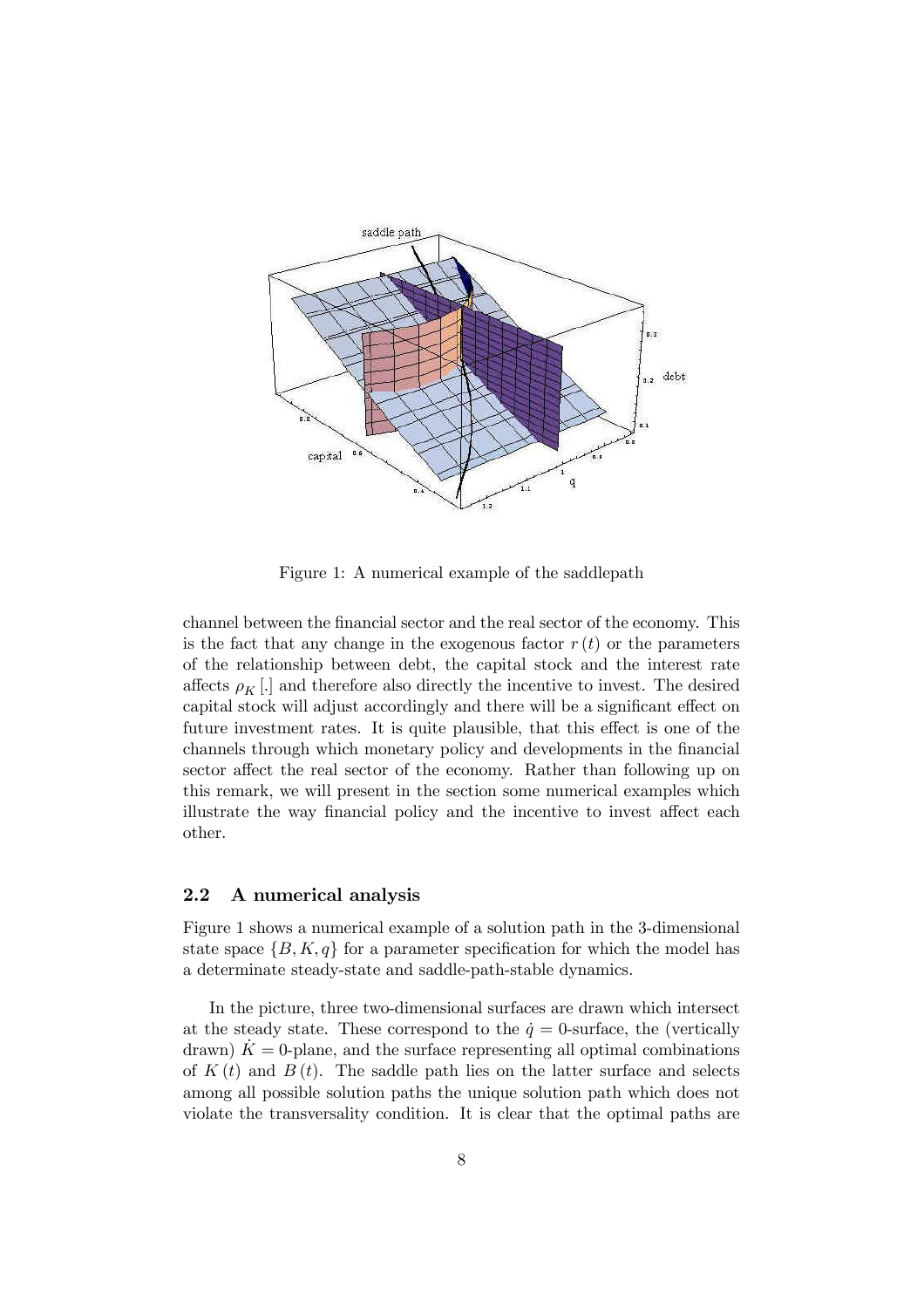

Figure 2: A numerical example of the vector field

restricted to lie on the two-dimensional surface representing the static relationship between  $K(t)$  and  $B(t)$ . Hence, a two-dimensional picture is sufficient to illustrate the dynamics of the system and this picture can be obtained by projecting the solution onto the  $K-q$ -space. Such a projection is displayed below in Figure 2. Again, we see the saddle path solution of the system and the arrows indicate the direction of movement of points away from the saddle path.

It is also instructive to show that imperfections in financial markets have considerable effects on investment. Below, there is a plot of the debt/capital ratio paths of 3 firms characterized by the same production and adjustment technology, but facing different interest rate functions. We also simulate the optimal investment policy of a firm operating in perfect capital markets. For this firm optimal financial policy is of course indeterminate. In our simulations all firms face the same cost of debt finance,  $r = 0.04$ , at a debt/capital ratio equal to 0. Also the initial capital stock, the operating income function and the adjustment cost function are equal in all 4 simulations. In particular, we used a simple power specification for the operating income function  $\Pi(.) = 0.5K(t)^{0.5}$  and a standard quadratic adjustment cost function,  $\Psi$ [.] =  $0.5 \frac{I(t)^2}{K(t)} + (1 - 0.1)I(t)$ . Any difference in investment behavior must therefore originate from the financing aspect of the problem. The rate of return on equity is chosen to be  $\gamma = 0.09$  in the imperfect financial market cases. The interest rate function is represented by a power function of the form  $\rho$ [.] =  $r + 0.04B(t)^{\mu} K(t)^{-\beta}$  as well.

A first result is that there is quite a large difference between the perfect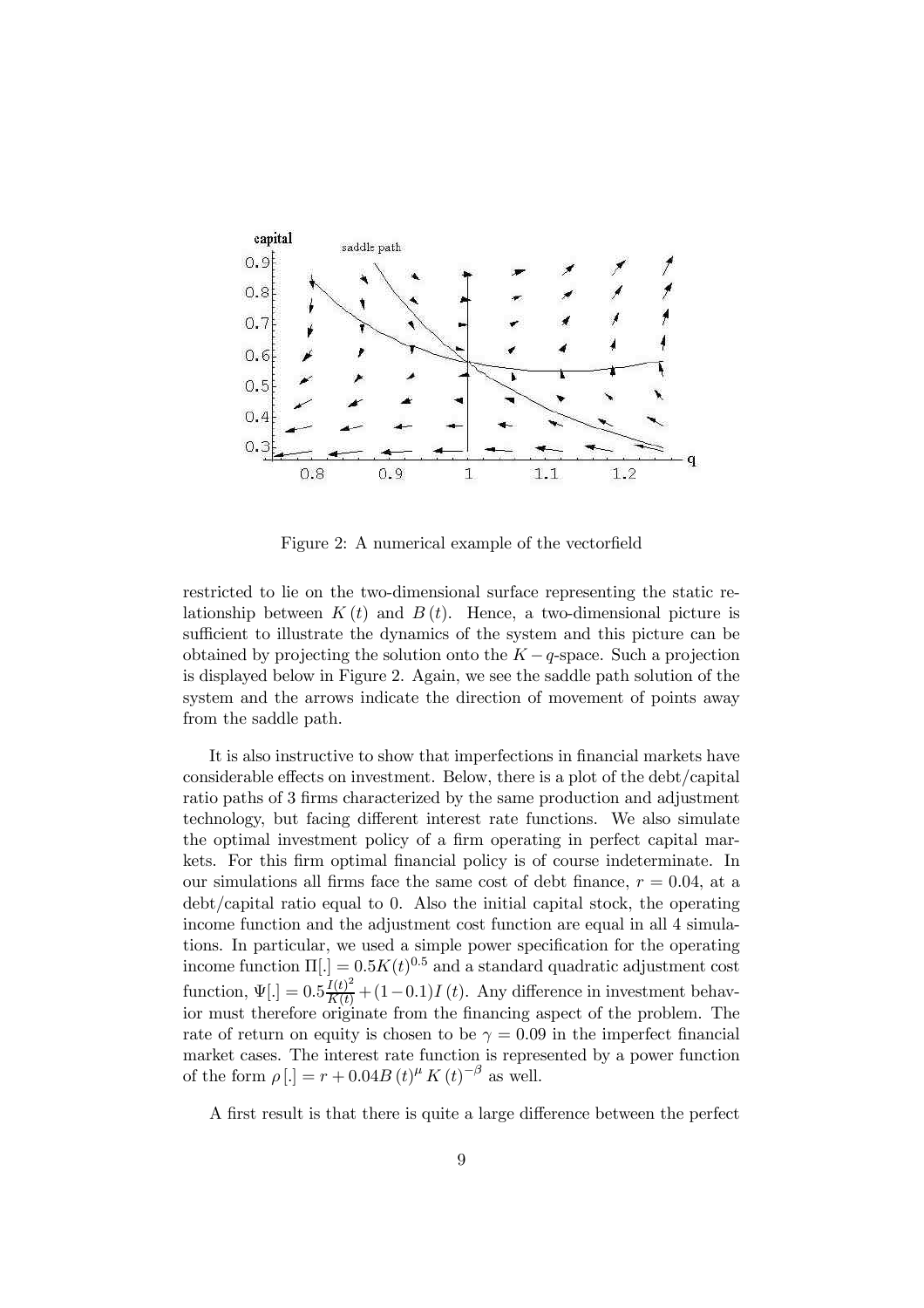

Figure 3: The dynamics of the debt-capital-ratio

financial markets case and the imperfect financial markets cases. The steadystate level of the capital stock in the former is 3:429, while in the latter case, the steady-state capital stocks lie in range from 2:088 to 2:427. Hence, investment is considerably lower if financial markets are imperfect. The structure of the financial market imperfection itself does not lead to such large differences among the firms. This is true, although the financial policies associated with each of these investment paths vary widely. The steadystate debt-capital ratios range from 0:539 to 0:858. Also, the paths of the debt/capital-ratio maybe increasing, decreasing or flat depending on the relative effects of the stocks of debt and capital on the interest rate. The picture below shows the results for the debt-capital ratio.

The steady-state capital stock is increasing in the debt-capital ratio in our simulations, because the interest rate increases at different speeds with debt. Firms adjust to a quickly increasing interest rate by choosing both a lower debt-capital ratio and a lower capital stock. In all three cases, we set  $\beta = -1$ , and the speed at which the interest arte increases is therefore governed by  $\mu$ . Also the dynamics of the debt/capital ratio are governed by the shape of the interest rate function. Firm I  $(\mu = 1)$  chooses a constant debt/capital ratio because of the homogeneity of the interest rate function, its steady-state capital stock is 2:178 and its steady state debt-capital ratio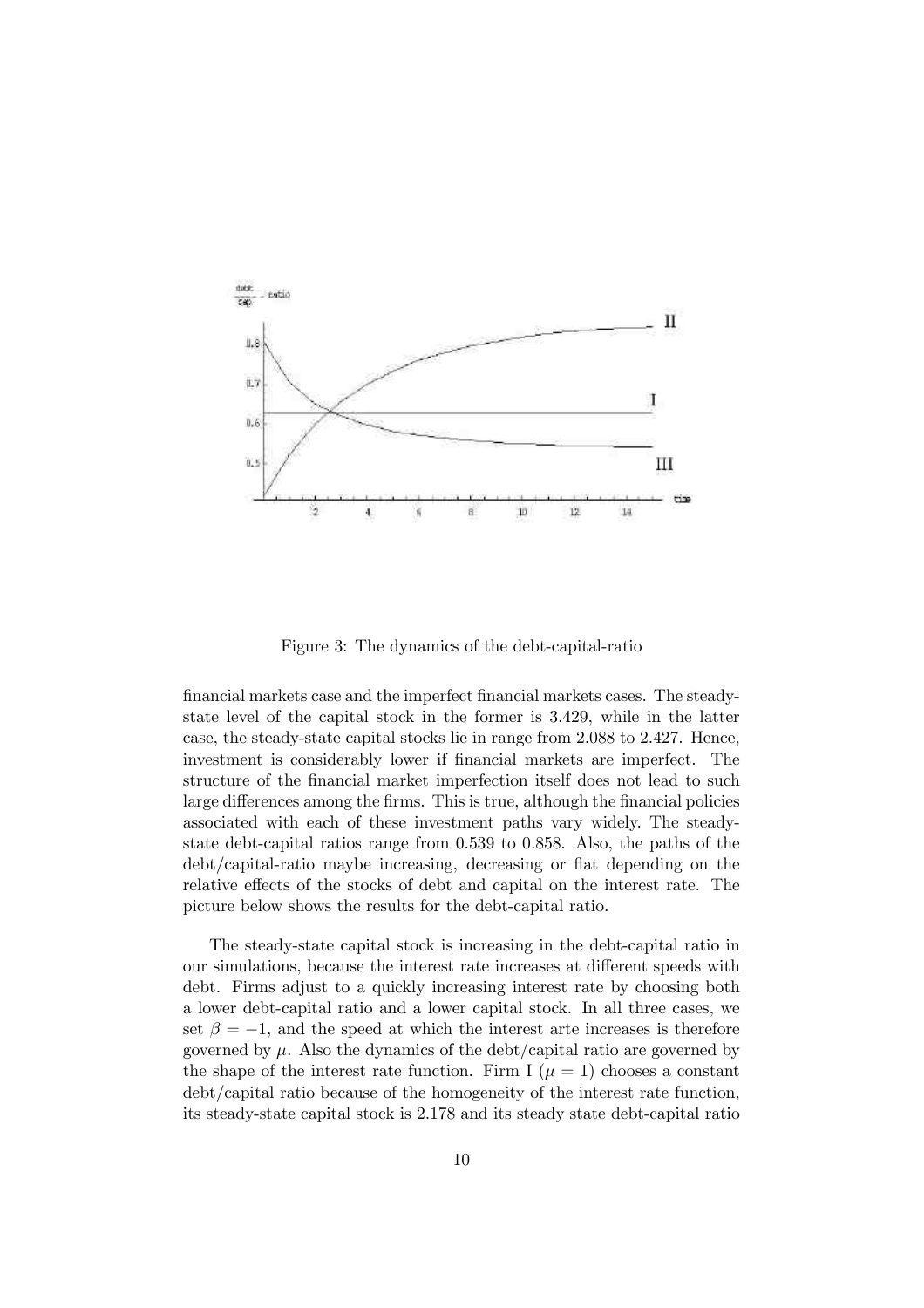is 0.625. Firm II ( $\mu = 0.75$ ) chooses an increasing debt-capital ratio because for a constant debt/capital ratio, the interest rate decreases with capital. Its steady-state debt-capital ratio is  $0.858$ . The lower financing costs make it optimal for the firm to invest at a higher rate and achieve a steady-state capital stock of 2.427, about 11% bigger than Firm I. Firm III ( $\mu = 1.25$ ) instead chooses a decreasing path because for a constant debt-capital ratio, its interest rate increases with capital and selects a steady-state debt-capital ratio of 0.539. The firm therefore has a lower incentive to invest and its steady-state capital stock of 2:088 is about 14% below the capital stock of Firm II . After having illustrated how imperfections in financial markets affect the incentive to invest, we show in the next section how the existence of these imperfections a¤ects the most widely used measure of this incentive, the market valuation of the firm's capital.

#### 2.3 The relationship between marginal and average Q

Hayashi (1982) shows that if the profit function and the adjustment cost function are homogeneous of degree 1, then the incentive to invest, *marginal*  $Q$ , equals the market valuation of the firm's capital, *average Q*. This result is the basis of most empirical work on investment, but it is unclear whether this result still holds in the presence of financial market imperfections. Hayashi (1985) argues that the result continues to hold, since bankruptcy costs are likely to be constant per unit of capital. We have taken a different approach of modelling financial market imperfections, focusing instead on differences in the opportunity costs of different methods of financing. We have shown above that even with imperfect financial markets, the incentive to invest is still captured by *marginal Q*. In fact, equation  $(3)$  shows that *marginal Q* is still a sufficient statistic for investment. We would now like to know to what extent the true incentive to invest is reflected in *average*  $Q$ .

Average  $Q, Q(0)$ , is defined as the sum of market capitalization  $V(0)$ and total debt  $B(0)$  divided by the book value of capital  $K(0)$ 

$$
Q(0) = \frac{V(0) + B(0)}{K(0)}
$$

Unlike marginal  $Q$ , average  $Q$  is an observable quantity that can be used as an explanatory variable in empirical research. It is shown in the appendix that in the presence of financial market imperfections Hayashi's assumptions of constant returns to scale of the operating income and adjustment cost functions do not imply that marginal Q equals average Q. Instead, marginal  $Q$  equals:

$$
q(0) = \frac{V(0) + B(0)}{K(0)} + PDV
$$
\n(8)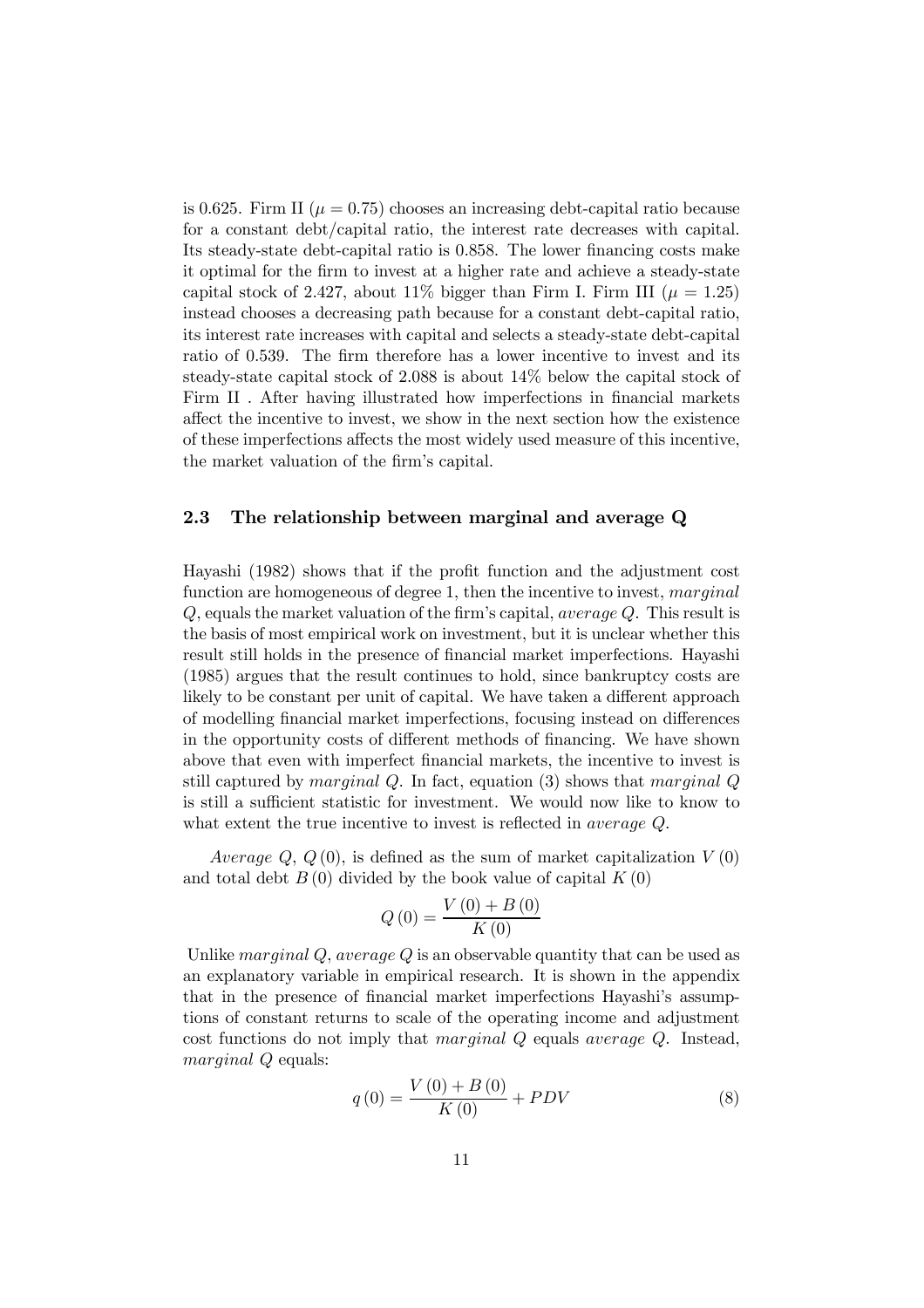where

$$
PDV = -\frac{1}{K(0)} \int_0^\infty \exp\left[-\gamma(t)\right] \left\{ \left(\frac{\rho_B[\cdot]B(t)}{\rho[\cdot]} + \frac{\rho_K[\cdot]K(t)}{\rho[\cdot]} \right) \rho[\cdot]B(t) \right\} dt
$$
\n(9)

Expression (9) shows that *average Q* needs to be adjusted by a part of the market value derived from the use of debt in the future to arrive at the incentive to invest. When we are willing to assume that the interest rate function  $\rho$ [.] is of the constant elasticity form, then we can use (9) to determine the sign of the correction term and we see that correcting for financial market imperfections will decrease the value of *average Q*, if and only if

$$
-\frac{\rho_{K}\left[.\right]K\left(t\right)}{\rho\left[.\right]} < \frac{\rho_{B}\left[.\right]B\left(t\right)}{\rho\left[.\right]}
$$

or equivalently that the negative of the elasticity of the interest-rate function with respect to capital is lower than the elasticity with respect to debt. In fact, we can prove the following proposition:

**Proposition 2** Firms operating in imperfect financial markets with profit and adjustment cost functions which are homogeneous of degree 1 exhibit marginal  $Q$  smaller than average  $Q$ , if the elasticity of the interest-rate with respect to capital is lower in absolute value than the elasticity with respect to debt for all values of  $B(t)$  and  $K(t)$ .

**Proof.** The sign of PDV is determined by an integral over sums of future elasticities of the interest rate function. If  $-\frac{\rho_K[.]K(t)}{\rho(.)} < \frac{\rho_B[.]B(t)}{\rho(.)}$  holds for all  $B(t)$  and  $K(t)$ , then all elements of the integral are positive and the integral itself is positive as well. Positivity of the integral implies that marginal Q is smaller than average  $Q$ .

The intuition for this result is that as the firm accumulates capital, it will also increase the stock of its debt. If the interest rate reacts more strongly to the increase in debt than to the increase in the capital stock, the average financing cost of capital will increase if investment is financed in the same way as the existing capital stock. The financial value of the average unit of capital will therefore decrease over time. It is this change in the average financing cost of capital which decreases the incentive to invest relative to the market value of the average unit of capital. If the interest rate only depends on the debt/capital-ratio, optimal leverage is constant and no correction is necessary: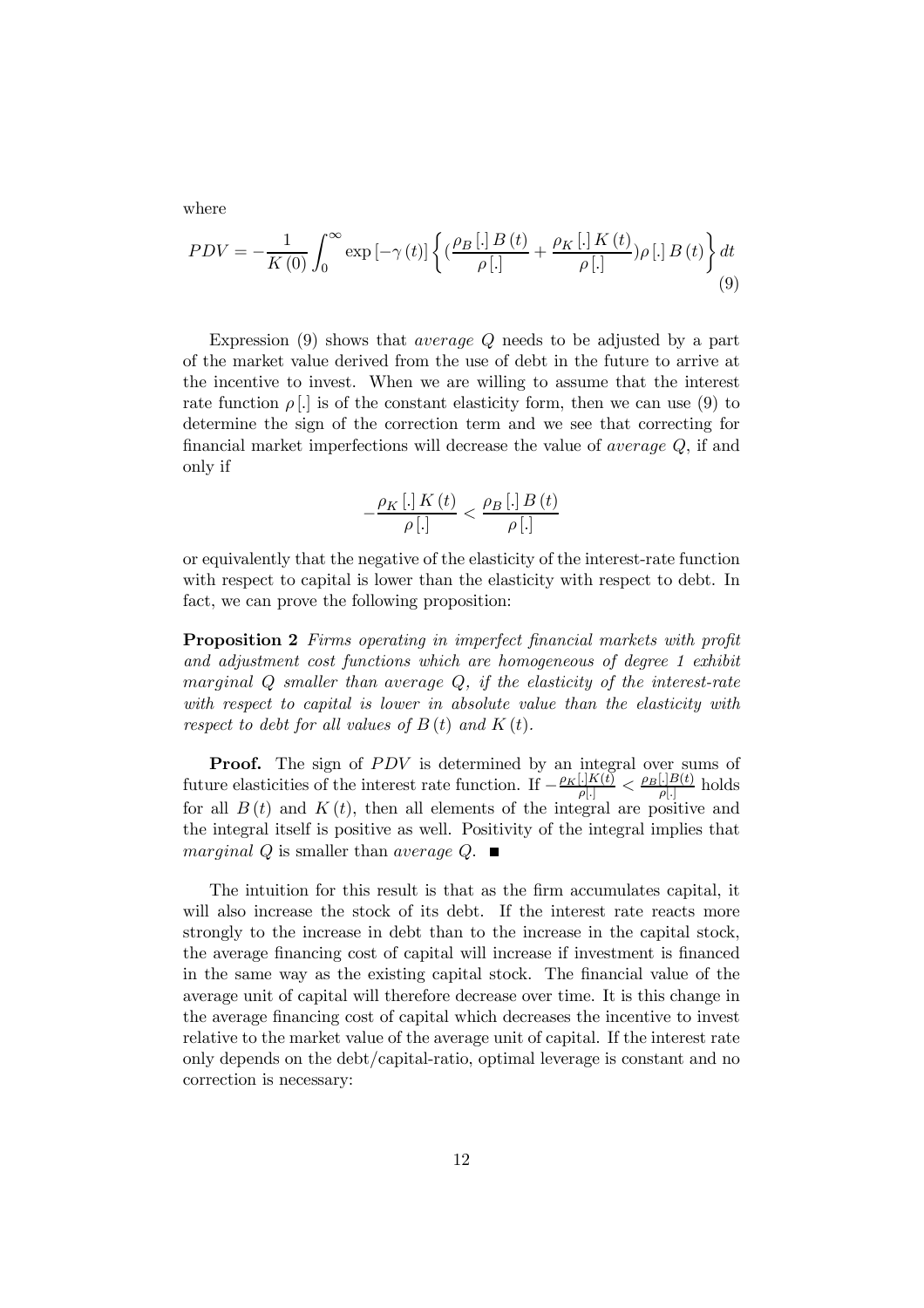**Proposition 3** If the interest rate function  $\rho | r(t), K(t), B(t) |$  is homogeneous of degree zero in  $K(t)$  and  $B(t)$ , then  $PDV = 0$  and if also the profit function and the adjustment cost function are homogeneous of degree 1, average Q is equivalent to marginal Q.

**Proof.** In the appendix.  $\blacksquare$ 

In the appendix we show that a similar result holds for a model in which financial market imperfections are modeled by collateral constraints. In the usual case of a linear collateral constraint of the form  $B(t) \leq \alpha K(t)$ , marginal Q still equals average Q under Hayashi's homogeneity assumptions. If the collateral constraint is non-linear however, an adjustment of average Q is necessary to capture the true incentive to invest. The next section will use the result obtained in this section to derive an estimable investment equation, which explicitly takes into account the possibility that marginal  $Q$  is different from average  $Q$ . It is shown that, under some specific assumptions, we can identify the source of the wedge between the incentive to invest and the market valuation of capital by estimating a structural equation for the investment rate.

## 3 Implications for empirical work

The results above imply that without some guidance from a structural model it is difficult to detect empirically whether financial market imperfections are important determinants of investment. In particular, the procedure used by Fazzari, Hubbard & Petersen (1988) is not well-suited to test for the importance of financial market imperfections. It is obvious that by adding a current cash-flow or current operating income variable to the  $Q$ -equation one cannot test for financial market imperfections, because the assumptions of Q-theory may not be satisfied, but we want to stress another point. More interestingly, even if financial market imperfections were important determinants of investment at the firm level, the empirical researcher who simply adds current cash-flow or current operating income to the regression might wrongly conclude that they do not matter. This is because, as we have shown above, the market value of equity not only carries information about the operating profitability of the capital stock, but also about the cost of financing the capital. The market value therefore endogenously adjusts to the financing frictions that some firms may face. In some cases, e.g. when collateral constraints are linear or when the interest rate depends only on the debt-capital-ratio, the adjustment is such that it fully captures the effects of financing frictions on investment. One then observes that the standard average Q-investment relationship continues to hold, but as we showed above, this does not imply that financial factors do not matter for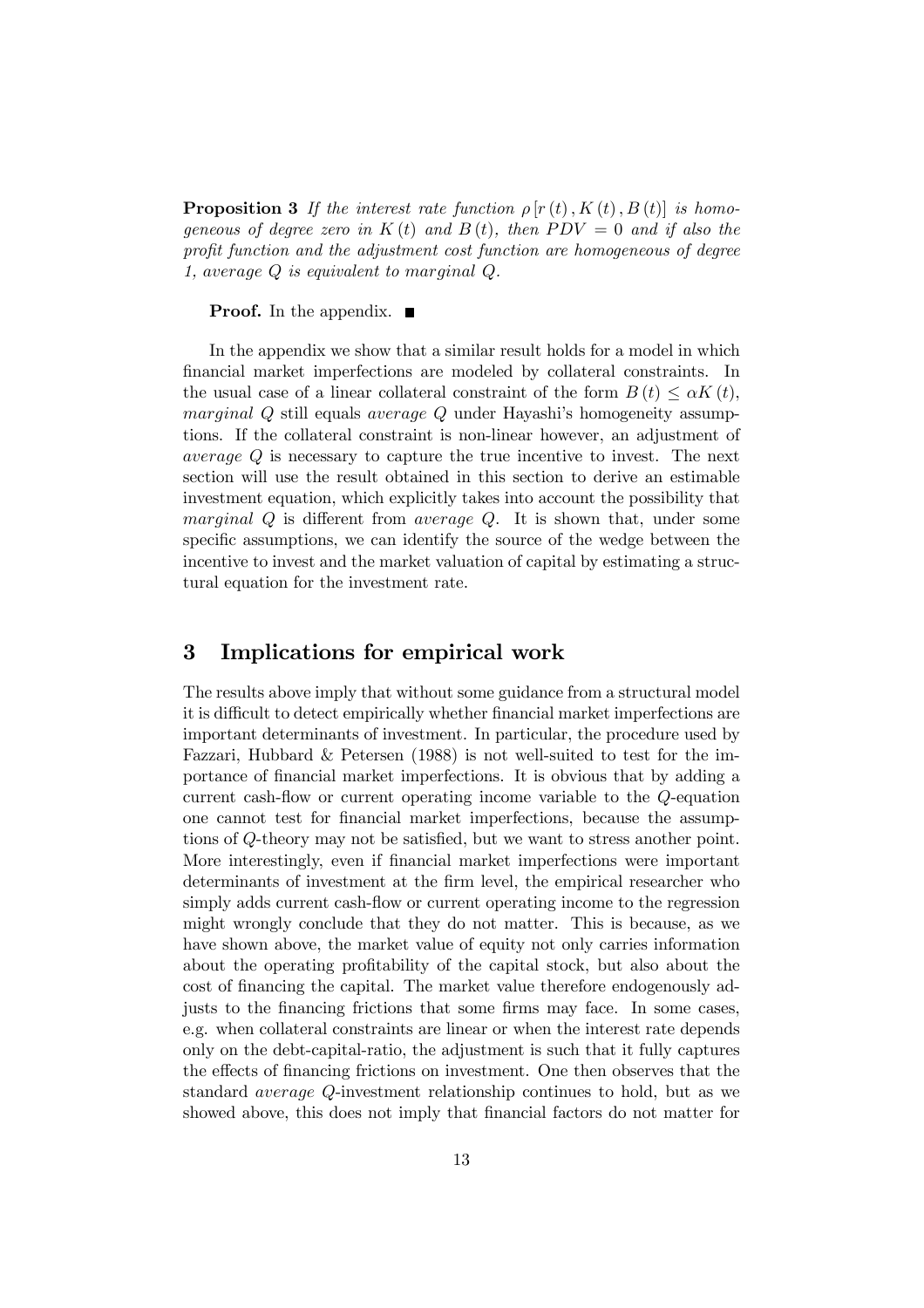investment. In order to make sure that this is the case one also needs to study the relationship between the financial and investment choices of the firms.

What would be the case, if *average Q* turned out not to be a sufficient statistic of investment? Then the theoretical argument on which Qregressions are based is no longer valid and we need to include additional explanatory variables to the equation. Building a structural model provides some guidance on what variables should be included. Our model does not suggest that current cash-flow or operating income should be one of them. The reason for this is that with frictionsless access to equity finance the financing cost structure of the firm does not change with additional profits. The cost of equity finance is fixed at  $\gamma$  and additional operating income is equivalent to paying lower dividends or raising more equity finance. We therefore expect current operating income to be driven out of the investment equation when the relevant explanatory variables are added. We now show which variables should be expected to contribute to explaining investment rates, if marginal  $Q$  is different from average  $Q$ .

In order to do this however, we must make some assumptions on functional forms. We will from now on assume that the adjustment cost function takes a simple quadratic form, homogeneous of degree 1 in its arguments

$$
\Psi\left[I\left(t\right),K\left(t\right)\right] = I\left(t\right)\left(1 - \delta\theta\right) + \frac{\theta}{2}\frac{I\left(t\right)^2}{K\left(t\right)}
$$

with  $\theta > 0$  and  $\delta \theta < 1$ . The first-order condition for investment is linear in this case and can be written in discrete time as

$$
\left(\frac{I}{K}\right)_{it} = \left(\frac{\delta\theta - 1}{\theta}\right) + \frac{1}{\theta}q_{it}
$$
\n(10)

A similar equation would hold, if the adjustment cost function took a different form and we used a linear approximation around the steady-state. We would like to allow the operating income function to be strictly concave and will only impose that it is a simple power function, possibly nonhomogeneous  $(0 < \alpha \leq 1)$ 

$$
O[K(t), Z(t)] = AK(t)^{\alpha}
$$

Further, we assume that the interest rate function can be approximated by an affine power function of the form.

$$
\rho\left[K\left(t\right),B\left(t\right)\right]=r+\eta\left(B\left(t\right)^{\beta+\lambda}K\left(t\right)^{-\beta}\right)
$$

where  $\eta > 0$ .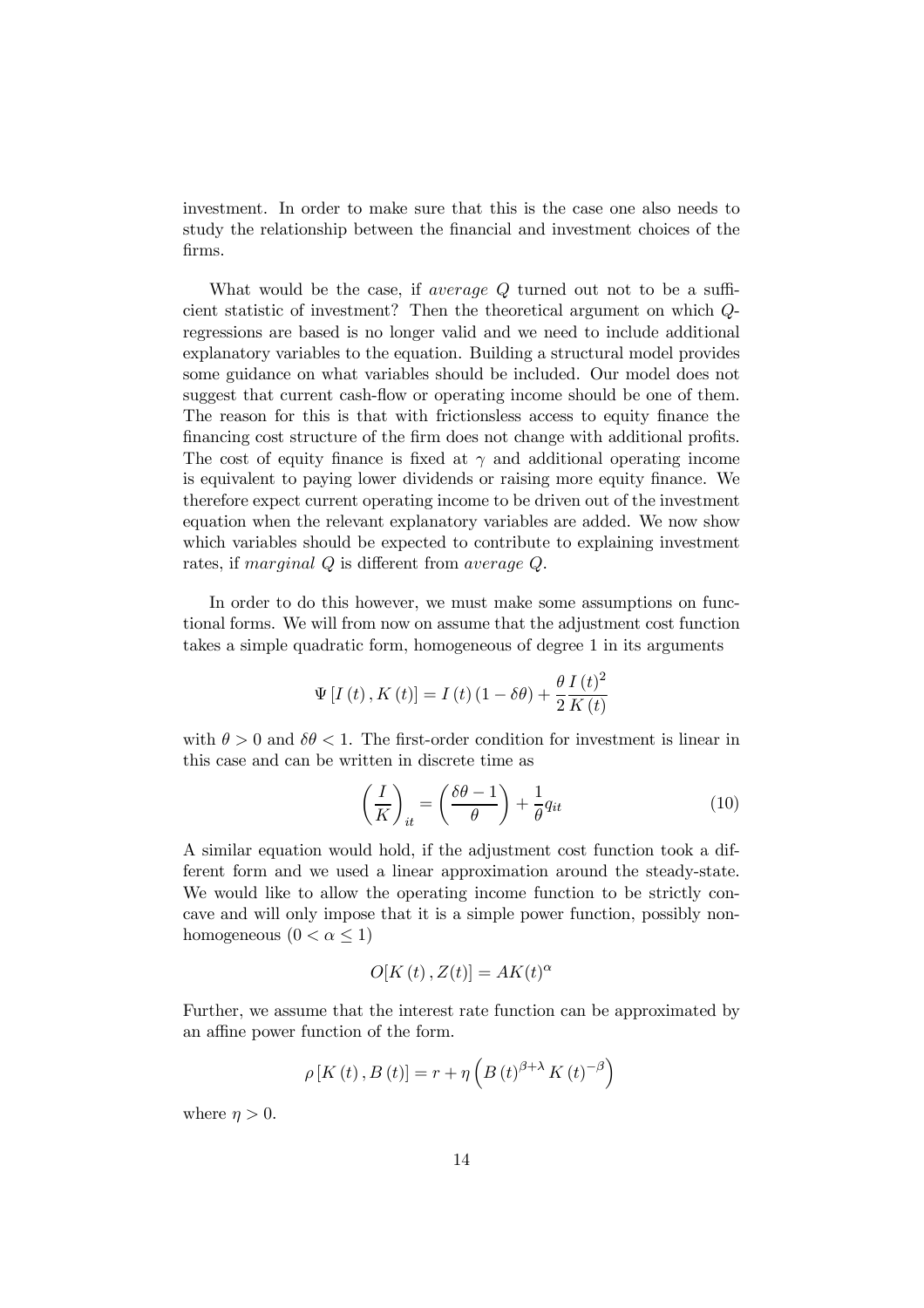If  $\alpha = 1$  and  $\lambda = 0$ , the model behaves like the standard Q-model. The homogeneity assumptions are satisfied and *average*  $Q$  is a sufficient statistic for investment. The debt-capital ratio is constant. A departure of any of the two parameters from this value will break the relationship and while marginal  $Q$  still remains a sufficient statistic, *average*  $Q$  must be adjusted in order to arrive at the true incentive to invest. It is shown in the appendix that the relation between marginal and average Q in our case takes the following form

$$
q(0) = \frac{V(0) + B(0)}{K(0)} + PDV_{\alpha} + PDV_{\lambda}
$$
 (11)

where  $PDV_{\alpha}$  is the correction due to the fact that  $\alpha < 1$  or that the operating income function is strictly concave. Similarly,  $PDV<sub>\lambda</sub>$  reflects the correction term due to the non-homogeneity of the interest rate function. Analytical expressions can be derived for each of these corrections necessary. They take the following form

$$
PDV_{\alpha} = -\frac{1}{K(0)} \int_0^{\infty} \exp[-\gamma t] \left\{ (1 - \alpha) AK(t)^{\alpha} \right\} dt
$$
  
\n
$$
PDV_{\lambda} = -\frac{1}{K(0)} \int_0^{\infty} \exp[-\gamma t] \left\{ \lambda \eta \left( \frac{B(t)}{K(t)} \right)^{\beta} B(t)^{\lambda} \right\} dt
$$

The sign of these correction terms only depend on  $\alpha$  and  $\lambda$ .  $PDV_{\alpha} < 0$ , if  $0 < \alpha < 1$  because a strictly concave profit function implies that the marginal unit of capital earns less than the previously installed units. Hence, average Q needs to be corrected downwards in order to arrive at the true incentive to invest.  $PDV_{\lambda} < 0$ , if  $\lambda > 0$  and  $PDV_{\lambda} > 0$ , if  $\lambda < 0$ . The argument here rests on the fact that with  $\lambda > 0$  financing large capital stocks is costlier than financing small capital stocks for any given debt-capital ratio. The financial gain from financing capital with debt is largest for the first units of capital installed. Hence, average Q must be corrected downward to arrive at the true incentive to invest. The inverse argument holds, if  $\lambda < 0$ . In this case, the financial advantage increases with the number of capital goods installed and the marginal unit of capital increases the profitability of all previously installed units. Average Q must be adjusted upward.

All of these corrections involve future variables and are therefore unobservable like marginal Q. In order to use this informatin in empirical work, it is necessary to approximate these expressions. One way of doing this is to evaluate the integral at the steady state and take a first-order Taylor-expansion of the resulting expression around the steady state. The expressions for the correction term then are linear functions of the current variables with the sign of the coefficients determined by the parameters of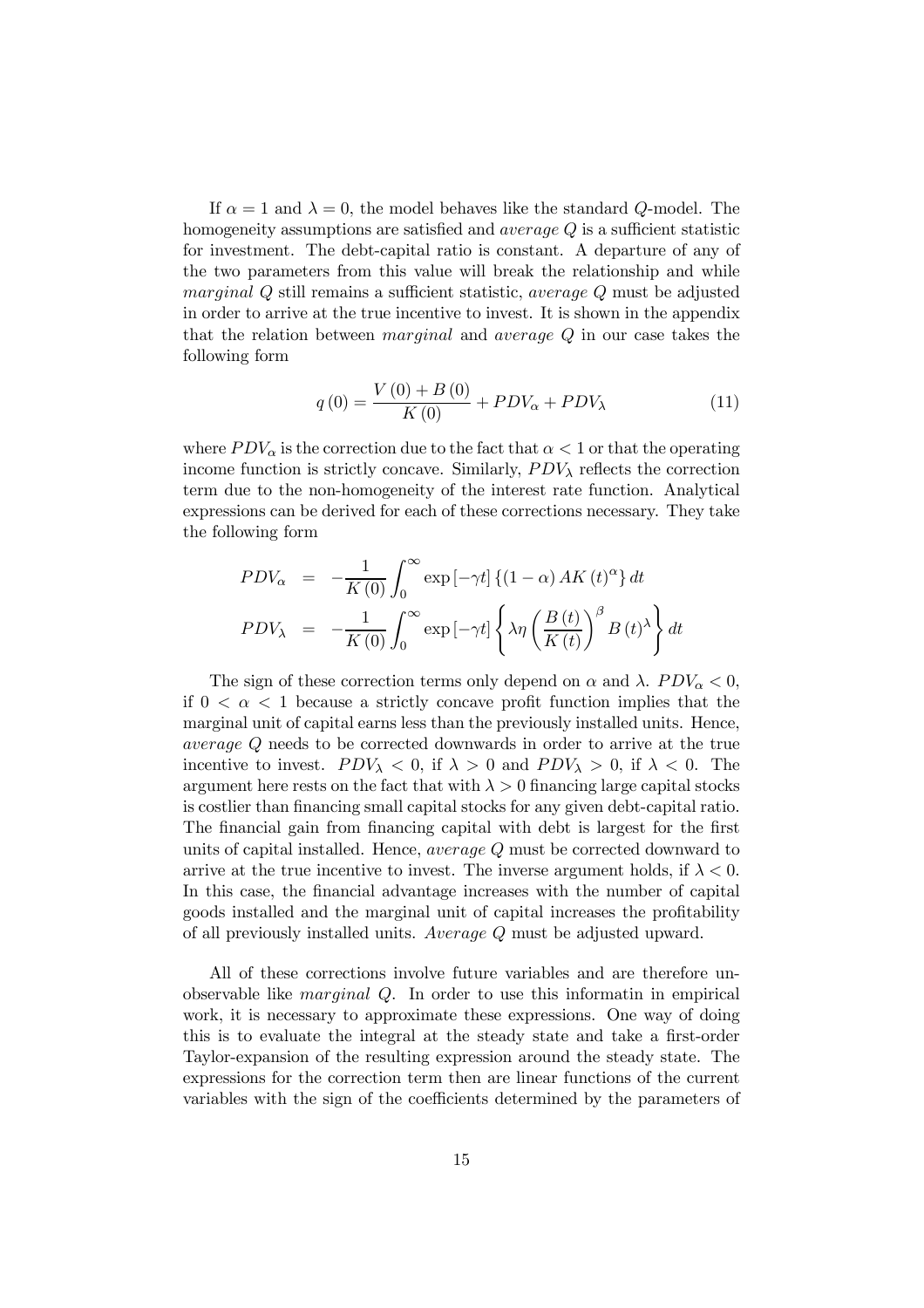the relevant functions.

$$
P\tilde{D}V_{\alpha} = \alpha_1 + \alpha_2 K_{it}
$$
  

$$
P\tilde{D}V_{\lambda} = \lambda_1 + \lambda_2 \left(\frac{B}{K}\right)_{it} + \lambda_3 B_{it}
$$

These approximations can be used for substitution into (10) which then takes the form

$$
\left(\frac{I}{K}\right)_{it} = \left(\frac{\delta\theta - 1 + \alpha_1 + \lambda_1}{\theta}\right) + \frac{1}{\theta}Q_{it} + \frac{\alpha_2}{\theta}K_{it} + \frac{\lambda_2}{\theta}\left(\frac{B}{K}\right)_{it} + \frac{\lambda_3}{\theta}B_{it} + \varepsilon_{it}
$$
\n(12)

where  $\varepsilon_{it} = \tau_i + v_{it}$  is an error term with a random firm-specific and timeinvariant component  $\tau_i$  and an i.i.d. component  $v_{it} \sim N (0, \sigma)$ . We assume that the  $\tau_i$ , the  $v_{it}$  and the regressors are independent of each other.

If the profit function was strictly concave, we should observe a positive coefficient on the scale variable K, since  $\alpha_2 = 0$  if  $\alpha = 1$  and  $\alpha_2 > 0$  if  $0 < \alpha < 1$ . This result might be surprising, since the true incentive to invest is lower than *average*  $Q$  in the case of a concave profit function, but becomes clearer if one recognizes that the we use linear approximations here and while the total correction to *average* Q is negative for all values of  $K$ , the correction term becomes smaller in absolute size the bigger the installed capital stock is. The intuition for this is that a strictly concave profit function implies that the marginal unit of capital earns less than the previously installed units. Hence, average Q needs to be corrected downwards in order to arrive at the true incentive to invest. This downward adjustment is smaller the bigger the capital stock is, because the discrepancy between average and marginal profitability is decreasing in the capital stock for the simple power function we have assumed<sup>7</sup>. In this case, the difference between *average* and *marginal* Q is given by  $(1 - \alpha) A K(t)^{\alpha - 1}$ , which is positive, but decreasing in K, for  $0 < \alpha < 1$ .

Similarly, if the interest rate function was non-homogeneous, we should observe a significant coefficient for the debt-capital ratio  $(\frac{B}{K})$  and the debt variable B. The financing cost can be written as  $\gamma (K - B) + \rho [B, K] B$ . After substituting from  $(2)$ , we find that the derivative of this expression with respect to K is  $\left(\frac{\rho_B[.]B + \rho_K[.]K}{K}\right)$  $\left( \frac{B}{2} \right)$  $\frac{B}{K}$ . If  $\lambda = 0$ , this derivative is 0. In this case, the optimal debt-capital ratio is constant and newly installed units of capital financed in the same way as the existing capital stock generate the same financial profit as the already installed units. Hence, if  $\lambda = 0$ 

 $7$ This is not a general property of increasing and strictly concave functions because over some range, strong curvature can lead to an increasing difference between the average and the marginal increase.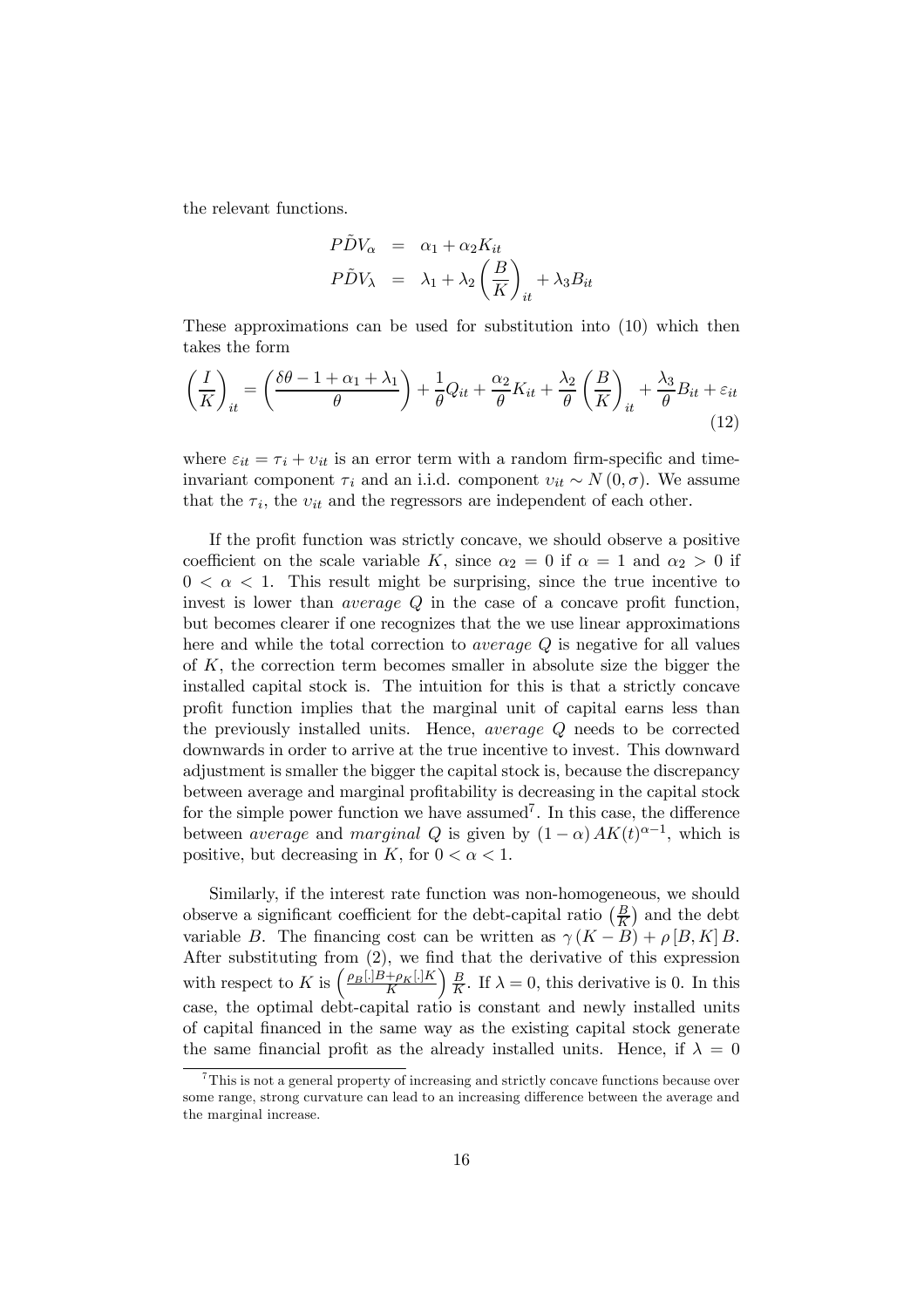

Figure 4: Financing costs and capital stock

then  $\lambda_2 = \lambda_3 = 0$  and the effect is fully accounted for by *average Q*. If instead  $\lambda > 0$  financing costs are increased for all of the existing capital stock, if the debt-capital ratio was held constant and therefore average Q must be adjusted downward. Why does the adjustment also depend on the debt-capital ratio? If the firm does not use leverage, there is no financial disadvantage of increasing the interest rate, so the incentive to invest remains unchanged. If instead the firm uses high leverage, the financial disadvantage is large and the incentive to invest is significantly lower Therefore we have  $\lambda_2 < 0$  if  $\lambda > 0$ . The reverse argument holds, if  $\lambda < 0$ , in this case,  $\lambda_2 > 0$ , and average Q of course must be adjusted upward.

In addition to leverage, also the scale of debt affects the incentive to invest, if the interest rate function is non-homogeneous. The reason is that the optimal capital structure changes with the installation of new capital goods. The newly installed capital will be financed with a different capital structure. The coefficient on the debt level,  $\lambda_3$ , is positive only if  $0 < \lambda < 1$ . For the case of  $\lambda < 0$ , the reasoning here is analogous to the one for the concavity of the profit function. The total correction to *average*  $Q$  must be positive, but it is at the same time decreasing in the debt level because the per unit cost savings are declining with an increase in the level of debt. If  $\lambda > 0$ , we must distinguish three cases.  $\lambda = 1$  means that there is no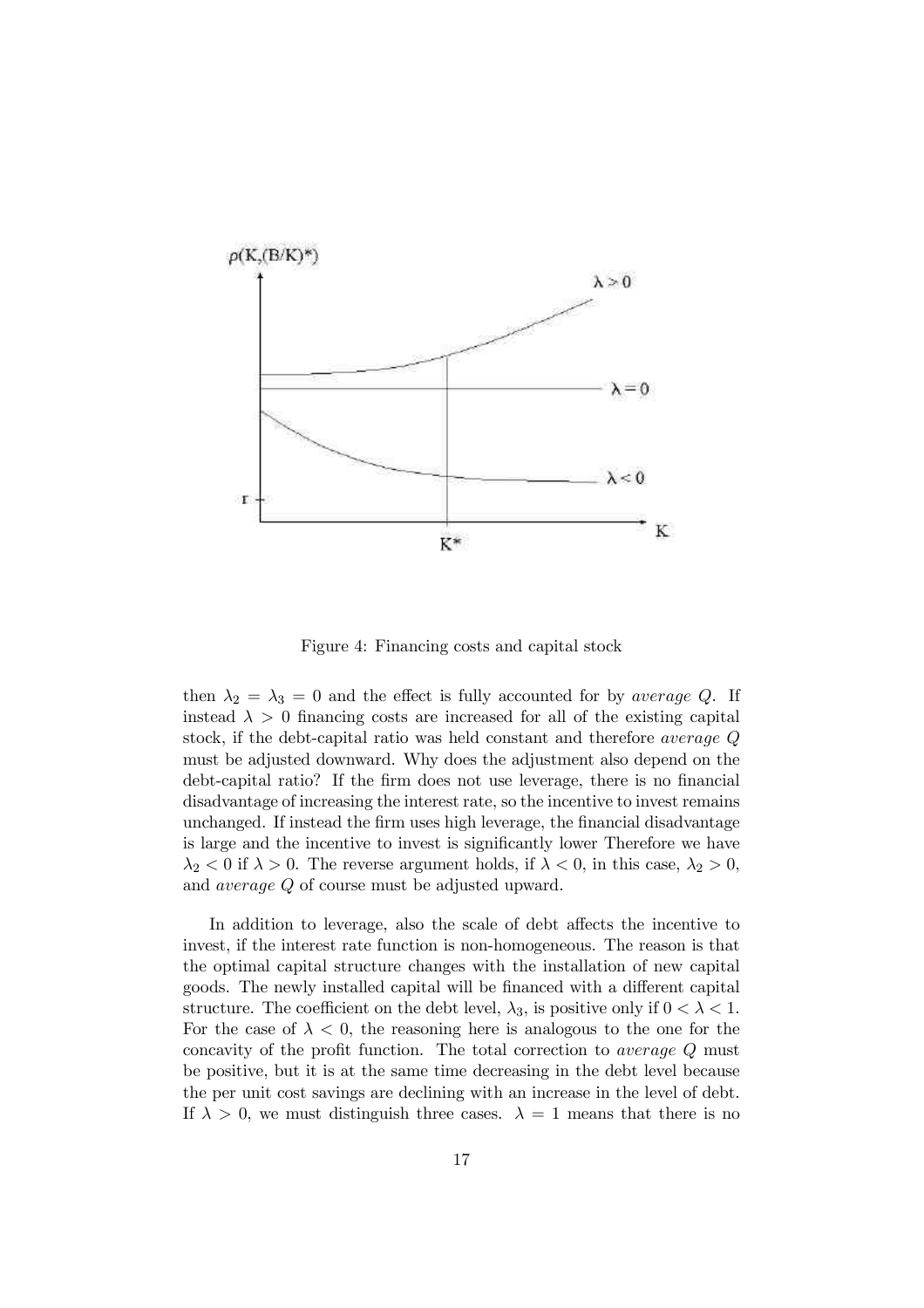additional adjustment of the incentive to invest due to scale. The interest rate effect is proportional to the debt-capital ratio. In the case of  $\lambda > 1$ , the incentive to invest is decreased further by an increase in the scale of debt, since the cost of outside finance is increasing at a faster rate than is captured by the debt-capital ratio. In the last case  $0 < \lambda < 1$  however, the correction of average Q through the debt-capital ratio overstates the interest rate effect on the incentive to invest and the correction through the scale variable is positive.

## 4 Empirical evidence

The data we use for empirical work is constructed from an 11-year balanced panel of balance sheet and income statement data for 87 listed Italian companies with a total of  $870$  observations<sup>8</sup> from the Worldscope financial database. We have standardized information on most items of the balance sheet and income statement, including gross capital expenditures, fixed capital, long and short-term debt, book value of equity, market capitalization,... The sum of long-term and short-term debt at the beginning of the period corresponds to our definition of the variable  $B(t)$ . We take capital expenditures to correspond to our  $I(t)$ -variable and the beginning of period net value of property, plant and equipment to correspond to  $K(t)$ . Unfortunately, for some firms and years information on capital expenditures or market capitalization is missing and we therefore exclude these observations (136 observations lost). Also, some of the companies contained in the dataset are holding companies with consolidated balance sheets only for some years<sup>9</sup>. We exclude the observations of such companies for the years in which their balance sheets are unconsolidated. Further, companies that have made large acquisitions within the period covered are excluded as well. At the end, we are left with an unbalanced sample of 649 observations on 78 companies with the number of observations ranging from 1 to 10.

As a first pass toward determining whether financial market imperfections are important determinants of investment, we run a Q-regression on the full dataset and two subsamples with the operating income rate added as an additional explanatory variable as is standard in the financial market imperfections literature. The size of the firm (beginning of period net value of property, plant and equipment) is chosen as the exogenous variable determining the sample split. The subsamples hence represent the big and small

<sup>&</sup>lt;sup>8</sup>We lose one year of observation for each company because we are interested in beginning of period stocks and investment in a given period, but companies report end-of-period stocks simultaneously with investment in a given period.

<sup>&</sup>lt;sup>9</sup>These companies are Ifil, Fin. Part. spa, Schiapparelli spa, Finmeccanica spa, Pirelli&C. sapa, Camfin spa, Simint spa, Parmalat Finanziaria spa, Bulgari spa, Mediaset spa, Istituto Finaziario Industriale spa, Cofide spa.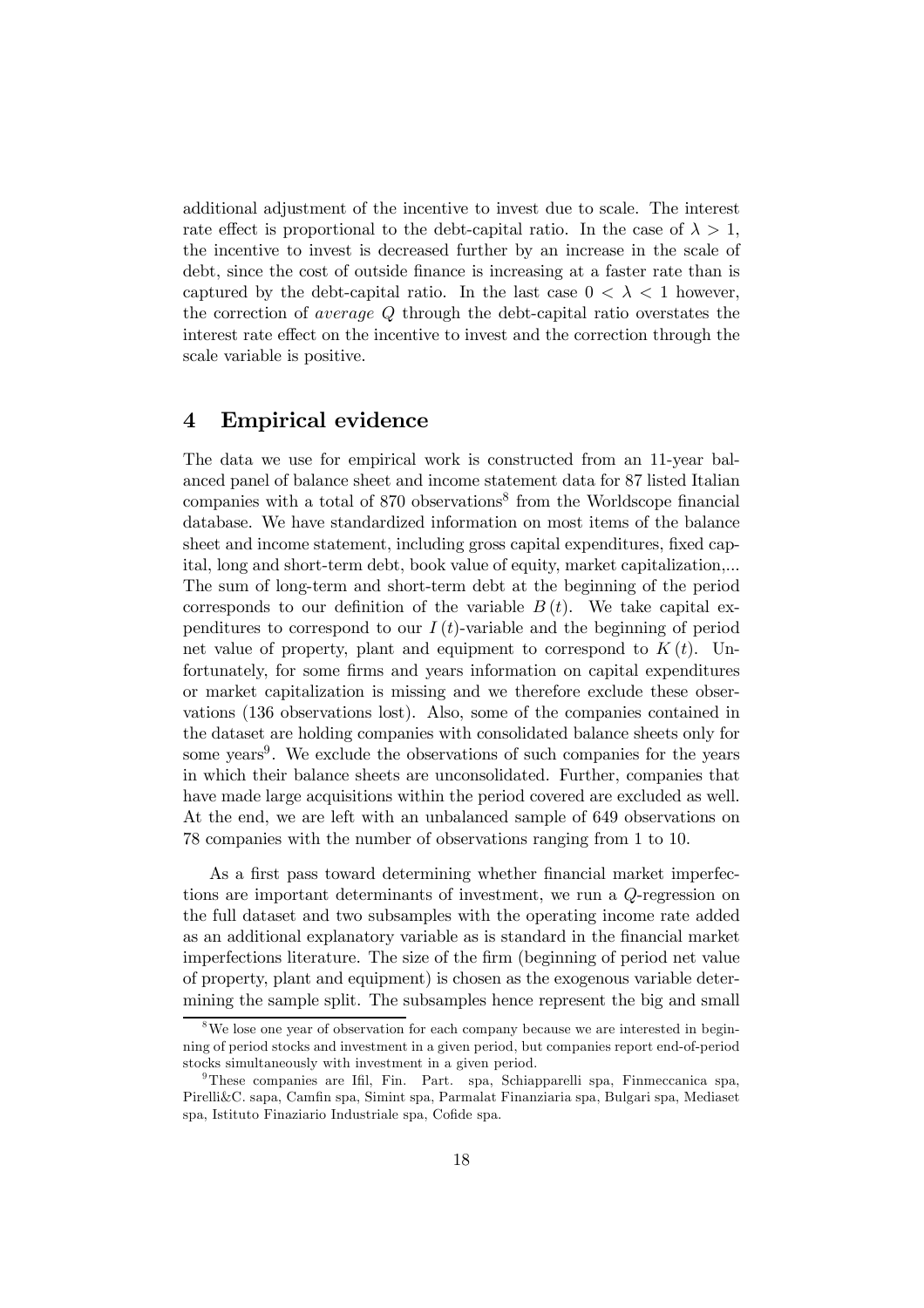firms in the dataset. The cutoff used is of course to a large extent arbitrary and we have chosen a value of approx. 35 mil Euros for the capital stock. We have experimented with different thresholds and other cutoff criteria (number of employees, level of sales), but results were qualitatively similar to the ones we report. We include year and sector dummies in our econometric specification to capture general business cycle and sector-specific effects and use a standard random-effects model for estimation<sup>10</sup>.

Table 1: Augmented Q-regression

| $D^{\text{c}}$                                  |                  |                    |                  |
|-------------------------------------------------|------------------|--------------------|------------------|
|                                                 | Full Sample      | Small Firms        | Big Firms        |
| Explanatory variables <sup><math>1</math></sup> |                  |                    |                  |
| $Q_{it}$                                        | $0.023*$ (0.003) | $0.017*$ (0.005)   | $0.035*$ (0.006) |
| $(\Pi/K)_{it}$                                  | $0.048*$ (0.023) | $0.079*$ $(0.031)$ | $-0.038(0.036)$  |
| Constant                                        | $0.139*(0.062)$  | 0.021(0.190)       | 0.119(0.078)     |
| Wald <sup>2</sup>                               | 88.39            | 39.75              | 58.2             |
| Hausman <sup>3</sup>                            | 25.55            | 8.98               | 13.6             |

Dependent variable:  $(I/K)_{it}$ 

 $^1$  a set of time and industry dummies was included; k=17; we report coefficients with their standard errors in parentheses; stars denote coefficients which are significant at the 95%-level

 $2$  Wald is the statistic of a Wald-test on the joint significance of the coefficients distributed as a

Chi-squared(k)

 $3\,$  Hausman is the test-statistic of the Hausman misspecification test distributed as a Chi-squared(k-6)

The results of the estimation shown in Table I confirm what is known from the literature on Q-regressions. Average Q and the operating income rate are both significant in the small firm sample and the overall sample, but insignificant in the sample of big firms. Further the coefficient on the operating income rate is biggest for the sample of small firms and decreases as the sample contains less small firms. This suggests that *average*  $\ddot{Q}$  is not a sufficient statistic for investment, at least for the subset of small firms.

We argued above that theoretically the significant coefficient on the operating income rate could be due to two separate effects: strict concavity of the operating income function or non-homogeneity of the interest rate function. Equation (12) captures the empirical implications of our theory.

<sup>&</sup>lt;sup>10</sup>Hayashi & Inoue (1991) have pointed out that if the error term in the investment- $Q$ regression originates from shocks to the profit or adjustment cost function with a specific correlation structure, then an instrumental variable GMM-estimation of a differenced version of the investment-Q relation is the appropriate estimation method. We are aware of these endogeneity issues, but take a simpler econometric approach, hoping to gain more insight into the structure of empirical data this way.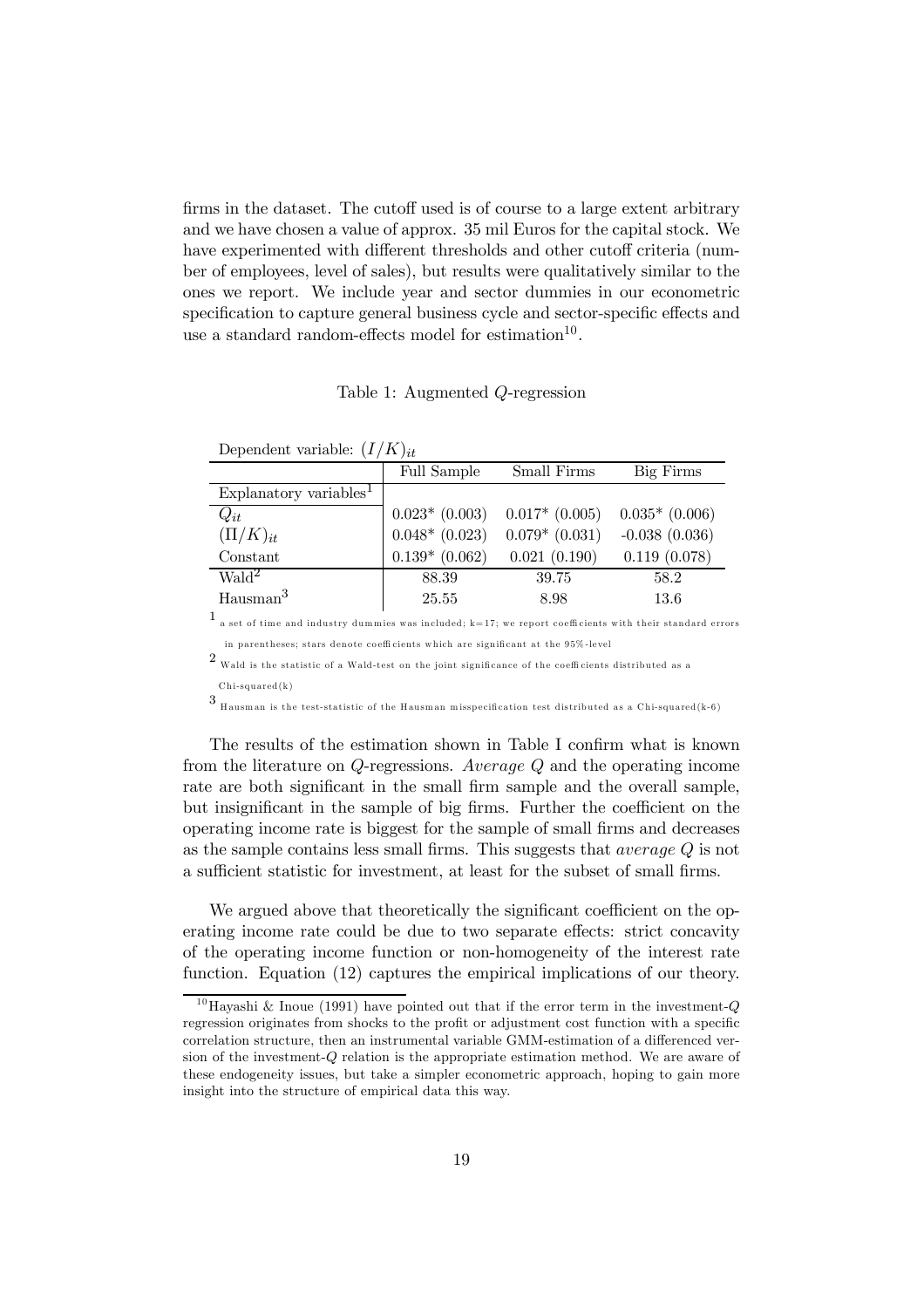Adding the three additional explanatory variables, capital stock  $K_t$ , debtcapital-ratio  $(\frac{B}{K})_t$ , and debt level  $B_t$ , we expect the operating income rate to become insignificant. A priori, we cannot say however, whether the contribution of the operating income function points to non-homogeneity of the operating income function or non-homogeneity of the interest rate function. The estimation results will shed some light on this since, according to our theoretical model, the sign of the coefficients of the additional explanatory variables  $K_t$ ,  $\left(\frac{B}{K}\right)_t$ , and  $B_t$  are directly related to properties of the operating income and interest rate function. Table 2 presents the results of the estimation.

Table 2: Q-regression taking into account financial factors and non-homogeneity

| Dependent variable: $(I/K)_{it}$ |  |  |  |
|----------------------------------|--|--|--|
|----------------------------------|--|--|--|

|                                    | $\sqrt{2}$       |                   |                    |
|------------------------------------|------------------|-------------------|--------------------|
|                                    | Full Sample      | Small Firms       | Big Firms          |
| Explanatory variables <sup>1</sup> |                  |                   |                    |
| $Q_{it}$                           | $0.033*$ (0.004) | $0.031*$ (0.007)  | $0.039*$ (0.007)   |
| $(\Pi/K)_{it}$                     | 0.022(0.024)     | 0.046(0.032)      | $-0.049(0.036)$    |
| $(B/K)_{it}$                       | $-0.046*(0.011)$ | $-0.077*$ (0.024) | $-0.029*(0.016)$   |
| $K_{it}$                           | $-0.021(0.055)$  | $-17.77(11.91)$   | $-0.005(0.060)$    |
| $B_{it}$                           | 0.004(0.069)     | 8.166 (5.637)     | $-0.041(0.074)$    |
| Constant                           | $0.177*$ (0.063) | 0.130(0.198)      | $0.157*$ $(0.081)$ |
| $\text{Wald}^2$                    | 109.62           | 63.43             | 63.51              |
| $H$ ausman $3$                     | 29.71            | 16.46             | 18.71              |
|                                    |                  |                   |                    |

1 a set of time and industry dummies was included; k=20; we report coefficients with their standard errors in parentheses; stars denote coefficients which are significant at the 95%-level

 $2$  Wald is the statistic of a Wald-test on the joint significance of the coefficients distributed as a

Chi-squared(k)

 $3\,$  Hausman is the test-statistic of the Hausman misspecification test distributed as a Chi-squared(k-6)

In fact, as predicted by the theory, the scale of capital and debt and the debt-capital ratio jointly drive out the operating income rate as an explanatory variable in all three samples. The coefficient on the scale of capital is negative and insignificant, suggesting that the operating income function indeed is homogeneous of degree one. In both the small firm sample and the full sample, the coefficient on the debt-capital ratio is highly significant and negative, suggesting that financial market imperfections do matter for investment. Since the scale of debt does not have an additional significant effect on investment, we conclude that the impact of financial market imperfections on investment is fully captured by an adjustment through the debt-capital ratio. In Table 3 we report for comparison the estimation results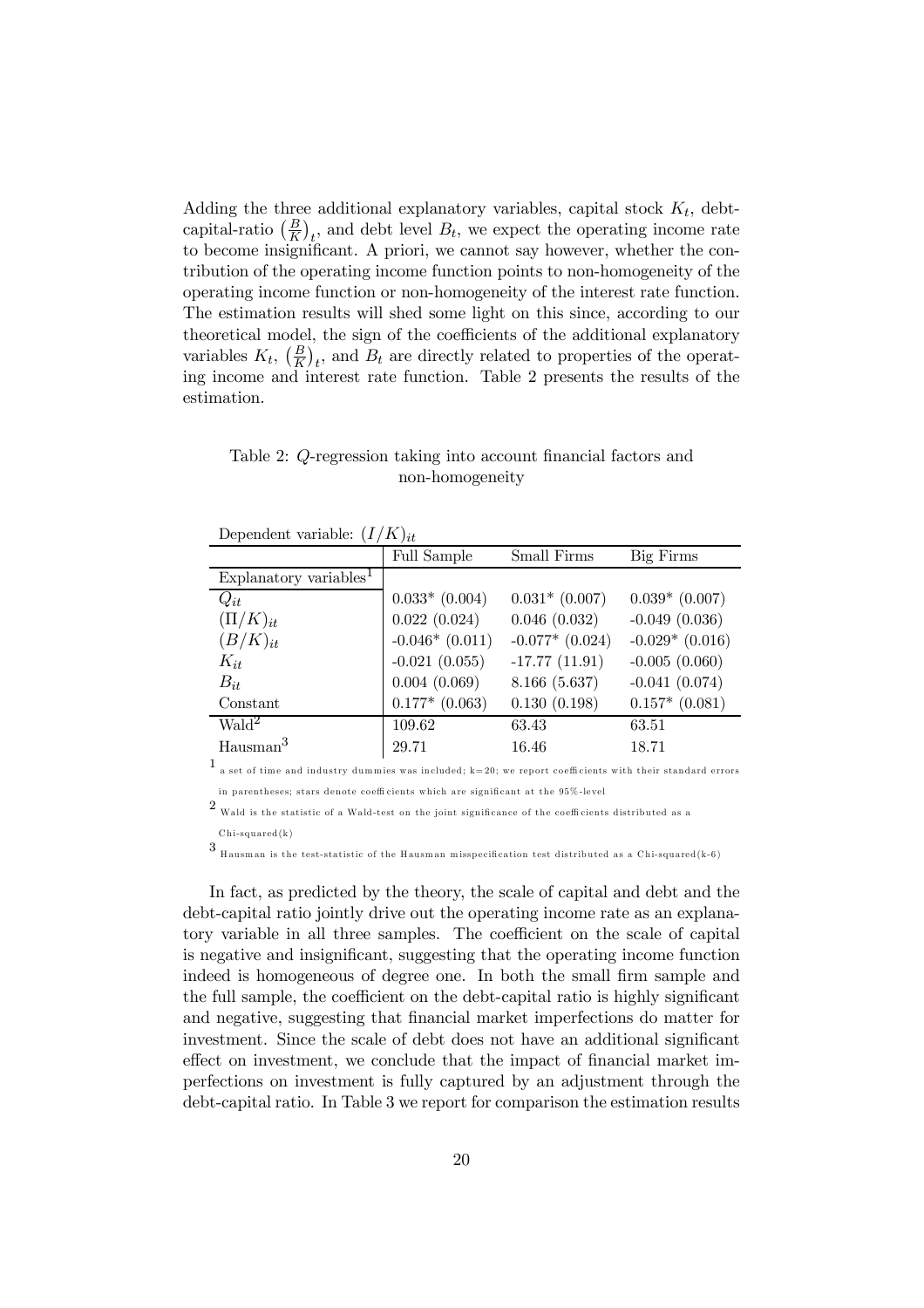for some alternative econometric specifications for our structural equation  $(12)$ . All three estimation methods, random-effects estimation, fixed effects estimation and estimation in differences give similar results, demonstrating some robustness of the results.

| Full sample results                |                  |                  |                   |
|------------------------------------|------------------|------------------|-------------------|
| Dependent variable:                | $(I/K)_{it}$     | $(I/K)_{it}$     | $D(I/K)_{it}$     |
| Specification                      | Random effects   | Fixed effects    | Random effects    |
| Explanatory variables <sup>1</sup> |                  |                  |                   |
| $Q_{it}$                           | $0.035*$ (0.004) | $0.050*(0.006)$  |                   |
| $DQ_{it}$                          |                  |                  | $0.055*$ (0.008)  |
| $(B/K)_{it}$                       | $-0.049*(0.011)$ | $-0.062*(0.013)$ |                   |
| $D(B/K)_{it}$                      |                  |                  | $-0.062*(0.020)$  |
| $K_{it}$                           | $-0.022(0.056)$  | $-0.143(0.099)$  |                   |
| $DK_{it}$                          |                  |                  | $-0.308(0.241)$   |
| $B_{it}$                           | 0.005(0.070)     | $-0.032(0.111)$  |                   |
| $DB_{it}$                          |                  |                  | $-0.004(0.182)$   |
| Constant                           | $0.172*(0.064)$  | $0.135*(0.029)$  | 0.068(0.051)      |
| $\text{Wald}^2$                    | 108.76           |                  | 68.19             |
| Hausman <sup>3</sup>               | 18.55            |                  | n.a. <sup>4</sup> |

Table 3: Alternative econometric specifications

l,

 $1$  a set of time and industry dummies was included; k=19; we report coefficients with their standard errors in parentheses; stars denote coefficients which are significant at the 95%-level

 $2$  Wald is the statistic of a Wald-test on the joint significance of the coefficients distributed as a

Chi-squared(k)

 $3\,$  Hausman is the test-statistic of the Hausman misspecification test distributed as a Chi-squared(k-6)

 $^4$  the estimated variance of the individual effects is 0, invalidating the Hausman-test statistic

Apart from the implications for investment equations our theory also carries implications for the financial choices of the firms. In a perfect capital markets world, the financial policy of the firm is undetermined and we therefore expect that firm's choices are widely dispersed. In principle any debt-capital combination could be optimal in such a setting and a crossplot of the logarithm of debt against the logarithm of capital should not have a particular structure. A priori we would expect a "cloud" of points. Our imperfect capital markets model instead predicts a particular shape for this plot. Given our power function assumption and the empirical results above, the model implies that the points are dispersed along a straight line with a positive slope that is smaller than 1 since for the case of  $\lambda > 0$ , the debt-capital ratio should be decreasing with the capital stock of the firm.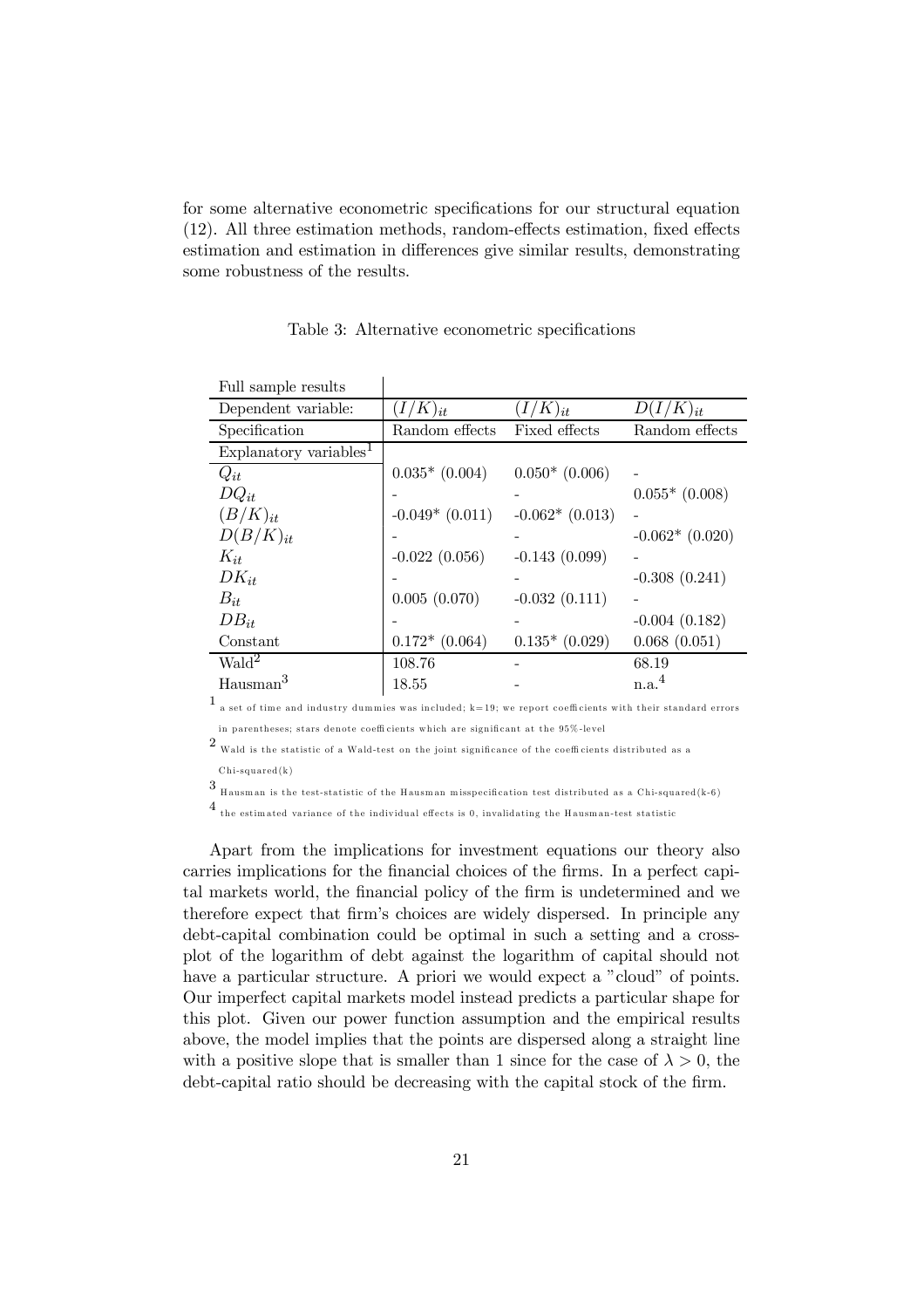

Figure 5: Debt and Capital across Firms

One can see, that the picture is in line with the predictions of the model and the empirical results from the investment regression. Firms with more capital do tend to have lower debt-capital ratios because the interest rate reacts more strongly to an increase in debt than to an increase in capital. A regression of the log of capital on the log of debt gives as a result that the slope of the regression line is significantly lower than  $1$ , although only slightly so. Results for the partitioned samples give similar point estimates, but the slope coefficient is estimated less precisely, such that it is not significantly different from 1.

## 5 Conclusions

Firms operating in imperfect financial markets simultaneously choose both an optimal financial and an optimal investment policy. We have shown above that there is a direct relationship between the firm's capital structure, the firm's investment policy, and the extent of the financing friction. Firms for which access to financial markets is difficult, face interest rates that increase quickly with the amount of debt finance the firms use. Such firms will find it optimal to have relatively low levels of debt and capital and will mostly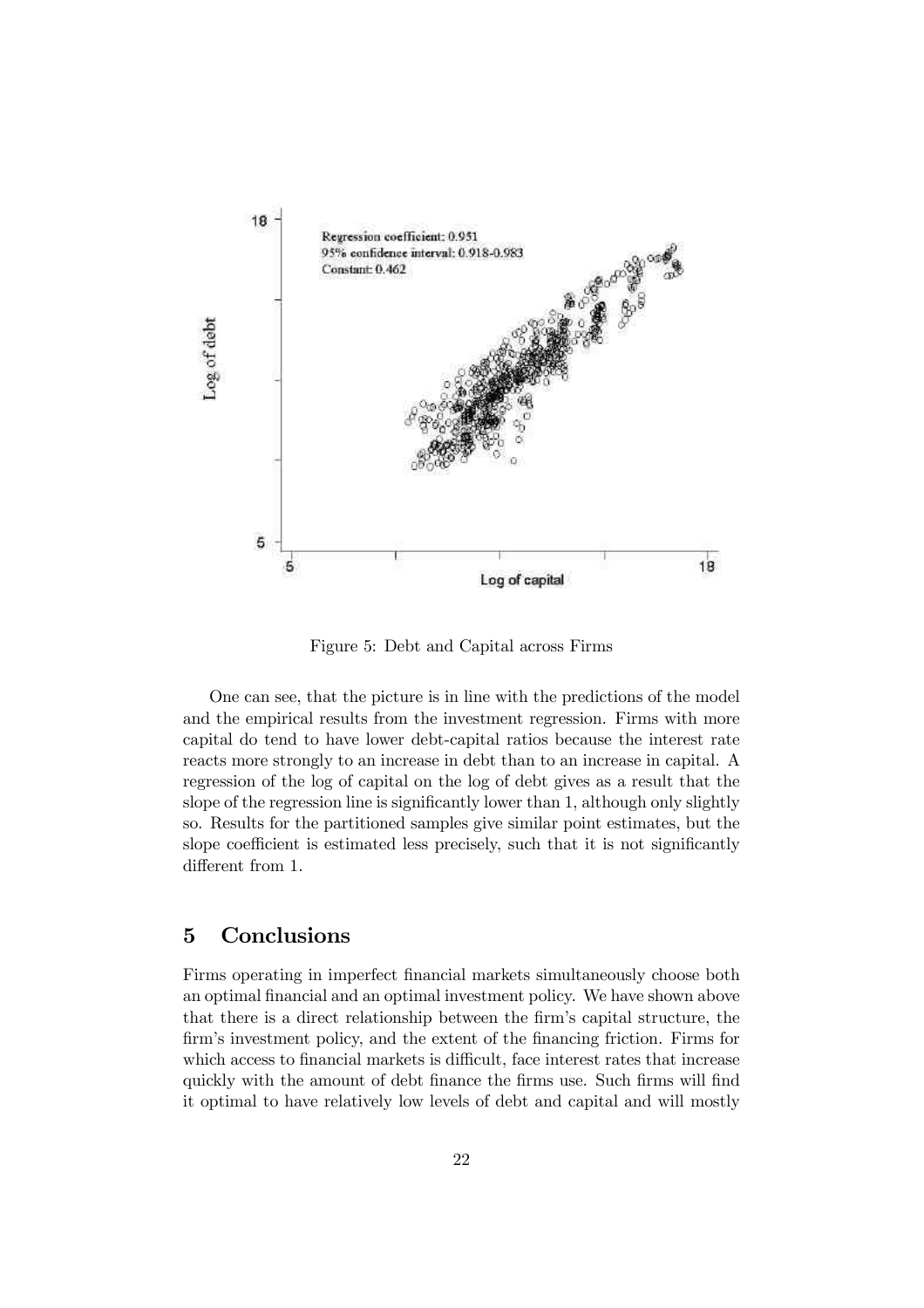rely on equity to finance their investments. Firms with easy access to financial markets will tend to have higher capital stocks and use more leverage. The character of the financial market imperfection also has implications for the dynamics of the capital structure and the market evaluation of the  $\lim$ . If the interest rate only depends on the debt/capital ratio, the optimal debt/capital ratio is constant. If also the operating income and adjustment cost functions are homogeneous of degree 1, then average Q equals marginal  $Q$  even if financial markets are imperfect. Non-homogeneity of any of these functions breaks the equivalence between marginal and average Q.

It is an important question for economic theory and policy whether the existence of financing frictions significantly affects the investment choices of firms. Our results imply that in order to determine whether financial market imperfections are important, one needs to analyze jointly the investment and financial decisions of the firms. Our empirical results suggest that in Italy imperfections in financial markets do affect firm investment. We find evidence that the debt/capital ratio decreases with the size of the firm suggesting that the elasticity of the interest rate is greater with respect to debt than with respect to capital. The non-homogeneity of the interest rate function also breaks the equivalence between average and marginal Q and seems to cause the correlation between investment and current operating income that is documented by previous empirical work. We do not find evidence that the adjustment cost function or the operating income function are non-homogeneous.

It would be interesting to find out in future research whether these results can be confirmed for other countries and other datasets. A possible limitation of our analysis is that we have not considered taxes and transaction costs in equity markets. These issues were considered by Hayashi (1985) and he finds that optimal policies are much more complex in this case. Another issue we have not considered is irreversibility of investment. If investment was to a large extent irreversible even at the firm level our results would no longer hold. Whether any of these issues are important for the study of firm investment must at this point be answered by future research.

### References

- Arrow, K. J. & Kurz, M. (1970), Public Investment, the Rate of Return, and Optimal Fiscal Policy, Johns Hopkins Press, Baltimore. chapter 1.
- Caballero, R.-J. (1999), 'Aggregate investment', Handbook of Macroeconomics, Taylor, J.B. and M. Woodford eds..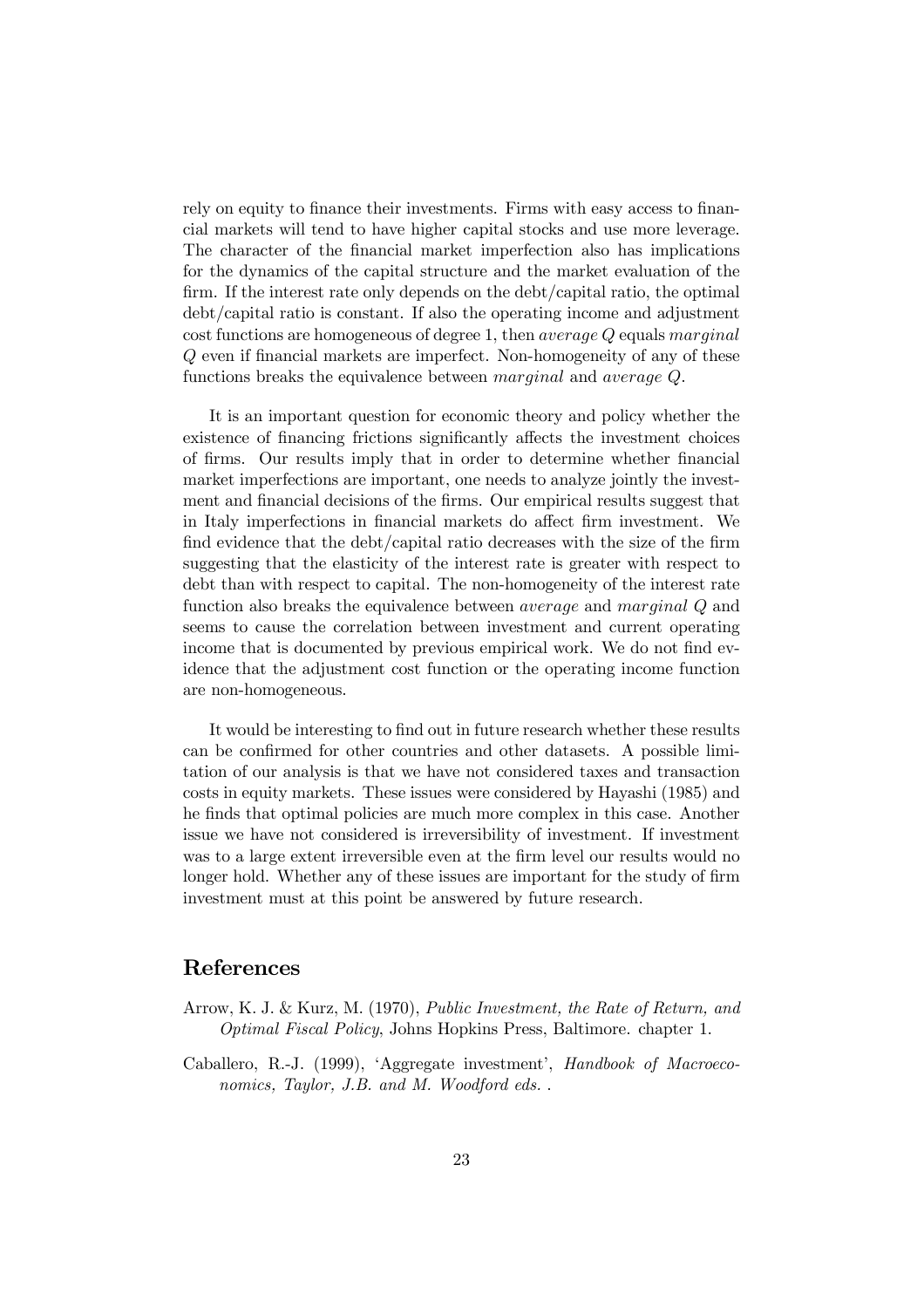- Cooper, R. & Ejarque, J. (2001), 'Exhuming q: Market power vs. capital market imperfections', NBER Working Paper No. W8182 .
- Erickson, T. & Whited, T. (2000), 'Measurement error and the relationship between investment and q', Journal of Political Economy 108, 1027–57.
- Fazzari, S., Hubbard, G. & Petersen, B. (1988), 'Financing constraints and corporate investment', Brookings Papers on Economic Activity pp. 141– 195.
- Gale, D. & Hellwig, M. (1985), 'Incentive-compatible debt contracts: The one-period problem', Review-of-Economic-Studies 52(4), 647–63.
- Gilchrist, S. & Himmelberg, C.-P. (1995), 'Evidence on the role of cash-flow for investment', Journal of Monetary Economics 36(3), 541–72.
- Hart, O. & Moore, J. (1994), 'A theory of debt based on the inalienability of human capital', Quarterly-Journal-of-Economics 109(4), 841–79.
- Hayashi, F. (1982), 'Tobin's marginal q and average q: A neoclassical interpretation', Econometrica 50(1), 213–24.
- Hayashi, F.  $(1985)$ , 'Corporate finance side of the q theory of investment', Journal-of-Public-Economics 27(3), 261–80.
- Hayashi, F. & Inoue, T.  $(1991)$ , 'The relation between firm growth and q with multiple capital goods: Theory and evidence from panel data on japanese firms', Econometrica  $59(3)$ , 731–53.
- Hoshi, T., Kashyap, A. & Scharfstein, D. (1991), 'Corporate structure, liquidity, and investment: Evidence from japanese industrial groups', Quarterly-Journal-of-Economics 106(1), 33–60.
- Hubbard, G. (1998), 'Capital market imperfections and investment', Journal of Economic Literature  $36(1)$ , 193-225.
- Kaplan, S.-N. & Zingales, L.  $(1997)$ , 'Do investment-cash flow sensitivities provide useful measures of financing constraints?', Quarterly-Journalof-Economics 112(1), 169–215.
- Modigliani, F. & Miller, M.  $(1958)$ , 'The cost of capital, corporation finance and the theory of investment', American Economic Review 48, 261–97.
- Steinberger, T. (2001), Optimal leverage and investment dynamics. unpublished manuscript.
- Townsend, R.-M. (1979), 'Optimal contracts and competitive markets with costly state verification', *Journal-of-Economic-Theory*  $21(2)$ , 265–93.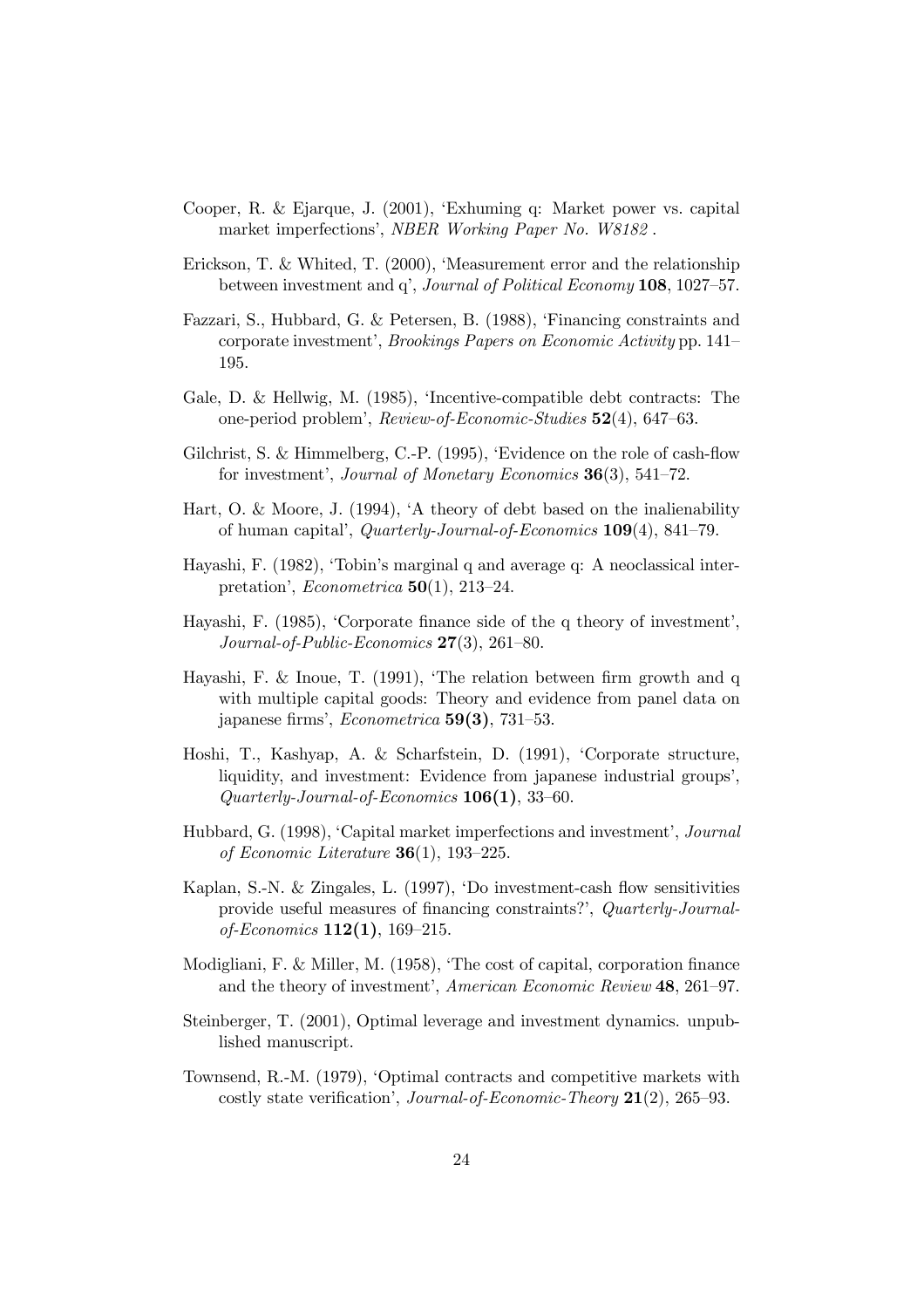Whited, T. (1992), 'Debt, liquidity constraints, and corporate investment: Evidence from panel data', Journal of Finance 47(4), 1425–60.

## A Appendix

#### A.1 Deriving the objective function

The optimal investment problem of the firm is stated as maximizing the market value of the equity of the firm

$$
V(0) = \max_{\{I(t), X(t)\}_0^{\infty}} p^S(0) N(0)
$$
 (13)

#### subject to

the capital and debt accumulation equations

$$
dK(t) = [I(t) - \delta \cdot K(t)] dt \qquad (14)
$$

$$
dB(t) = X(t) dt \t\t(15)
$$

the flow of funds constraint

$$
D(t) = \Pi [.] - \rho [r(t), K(t), B(t)] B(t) - \Psi [.] + X(t) + p^{S}(t) \dot{N}(t) \quad (16)
$$

and the pricing equation for the shares of the firm

$$
\gamma(t) = \frac{\dot{p}^{S}(t)}{p^{S}(t)} + \frac{D(t)}{p^{S}(t) \cdot N(t)}
$$
\n(17)

Here  $D(t)$  is the dividend rate,  $N(t)$  is the number of stocks issued at time t and  $p^{S}(t)$  is the market price of a share at time t.

Taking the time derivative of  $V(t) = p^{S}(t) N(t)$ , we obtain

$$
\dot{V}(t) = \dot{p}^{S}(t) \, .N(t) + p^{S}(t) \, .\dot{N}(t) \tag{18}
$$

Multiplying (17) by  $p^{S}(t)$ . N(t) we obtain

$$
\dot{p}^{S}(t) N(t) = \gamma(t) V(t) - D(t)
$$
\n(19)

Substituting this expression into (18) and substituting from (16), we get

$$
\dot{V}(t) = \gamma(t) V(t) - \Pi [.] + \Psi [.] + \rho [.] B(t) - X(t) \tag{20}
$$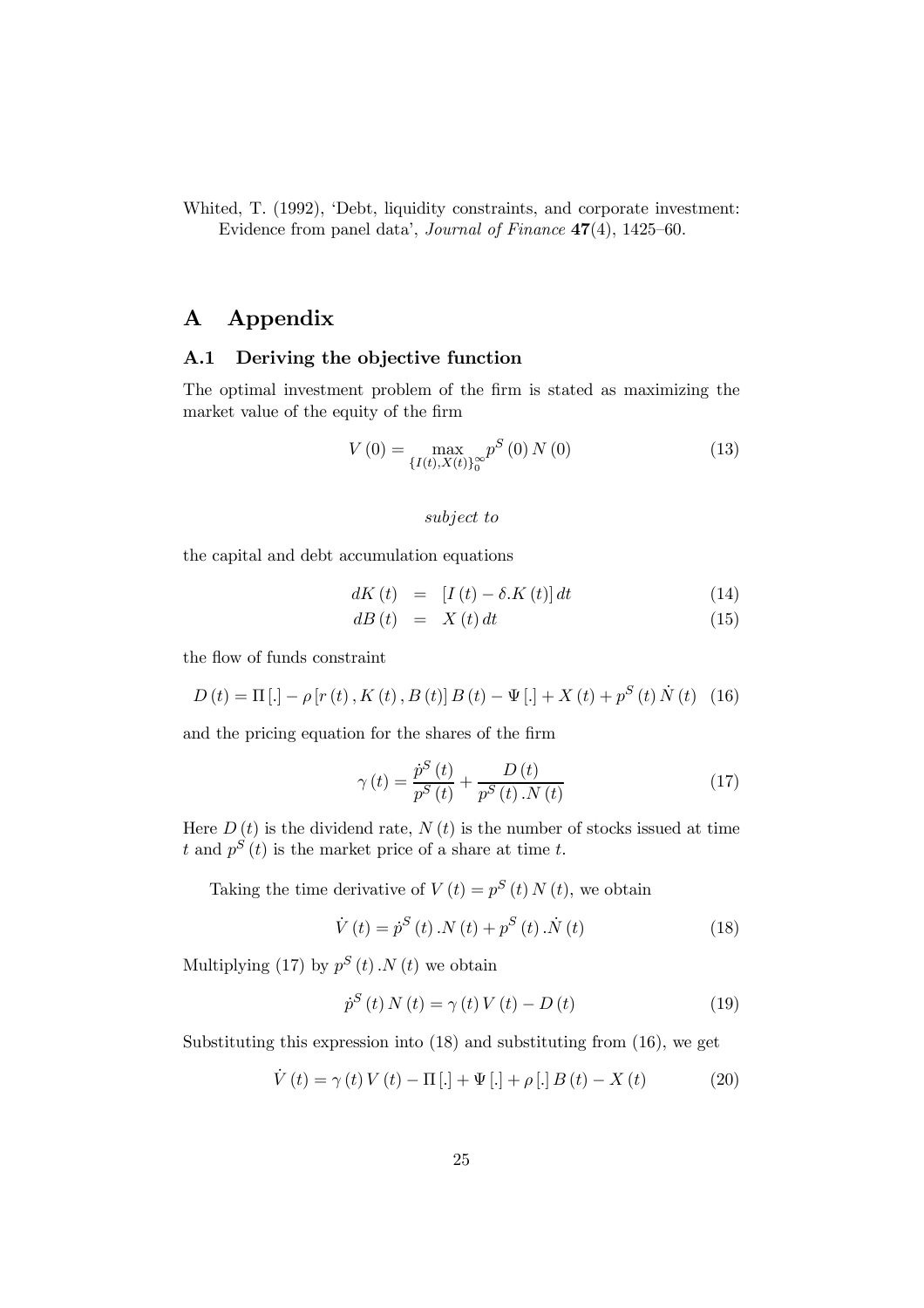Solving this differential equation with random coefficients in  $V(t)$ , for starting time equal to 0 and horizon s to arrive at

$$
V_0^s = C \exp \left[ \int_0^s \gamma(\tau) d\tau \right] +
$$
  

$$
\int_0^s \exp \left[ \int_0^t \gamma(\tau) d\tau \right] (\Pi [.] - \Psi [.] - \rho [.] B(t) + X(t)) dt
$$

so that maximizing  $V(0)$  over an infinite horizon is equivalent to maximizing

$$
= \max_{\{I(t), X(t)\}_{0}^{\infty}} \int_{0}^{\infty} \Gamma(t) \left( \Pi\left[ . \right] - \Psi\left[ . \right] - \rho\left[ . \right] B(t) + X(t) \right) dt
$$

#### A.2 Hayashi's result for the baseline model

We start from the observation that the following equation holds along any optimal path:

$$
\frac{d}{dt}\left\{[q(t) K(t) - B(t)] \Gamma(t)\right\}
$$
\n
$$
= \left[\dot{q}(t) K(t) + q(t) \dot{K}(t) - \dot{B}(t) - \gamma(t) q(t) K(t) + \gamma(t) B(t)\right] \Gamma(t)
$$
\n(21)

where  $\Gamma(t) = \exp \left($  $-\int_0^t \gamma(\tau) d\tau$ . Then substituting from the dynamic equation for  $q(t)$ , (4), the capital accumulation equation and the optimality condition for  $I(t)$ , (3), and dropping time indices we obtain

$$
= [-\Pi_K[.]K + \Psi_K[.]K + \rho_K[.]BK + \Psi_I[.]I - X + \gamma B]\Gamma(t) \qquad (22)
$$

after cancelling offsetting terms. Now by applying the homogeneity assumptions  $\Pi_K$  [.]  $K = \Pi$  [.] and  $\Psi_K$  [.]  $K + \Psi_I$  [.]  $I = \Psi$  [.] and adding and subtracting  $\rho$ [.]  $B(t)$  inside the brackets we can write

$$
= -\left[\Pi\left[.\right] - \Psi\left[.\right] - \rho\left[.\right]B + X\right]\Gamma + \left[\left(\gamma - \rho\left[.\right]\right)B + \rho_K\left[.\right]BK\right]\Gamma\left(t\right) \tag{23}
$$

which after integrating from 0 to  $\infty$  and using the transversality conditions (5) yields

$$
q(0) K(0) - B(0) = V(0) - PDV
$$

which directly implies (8).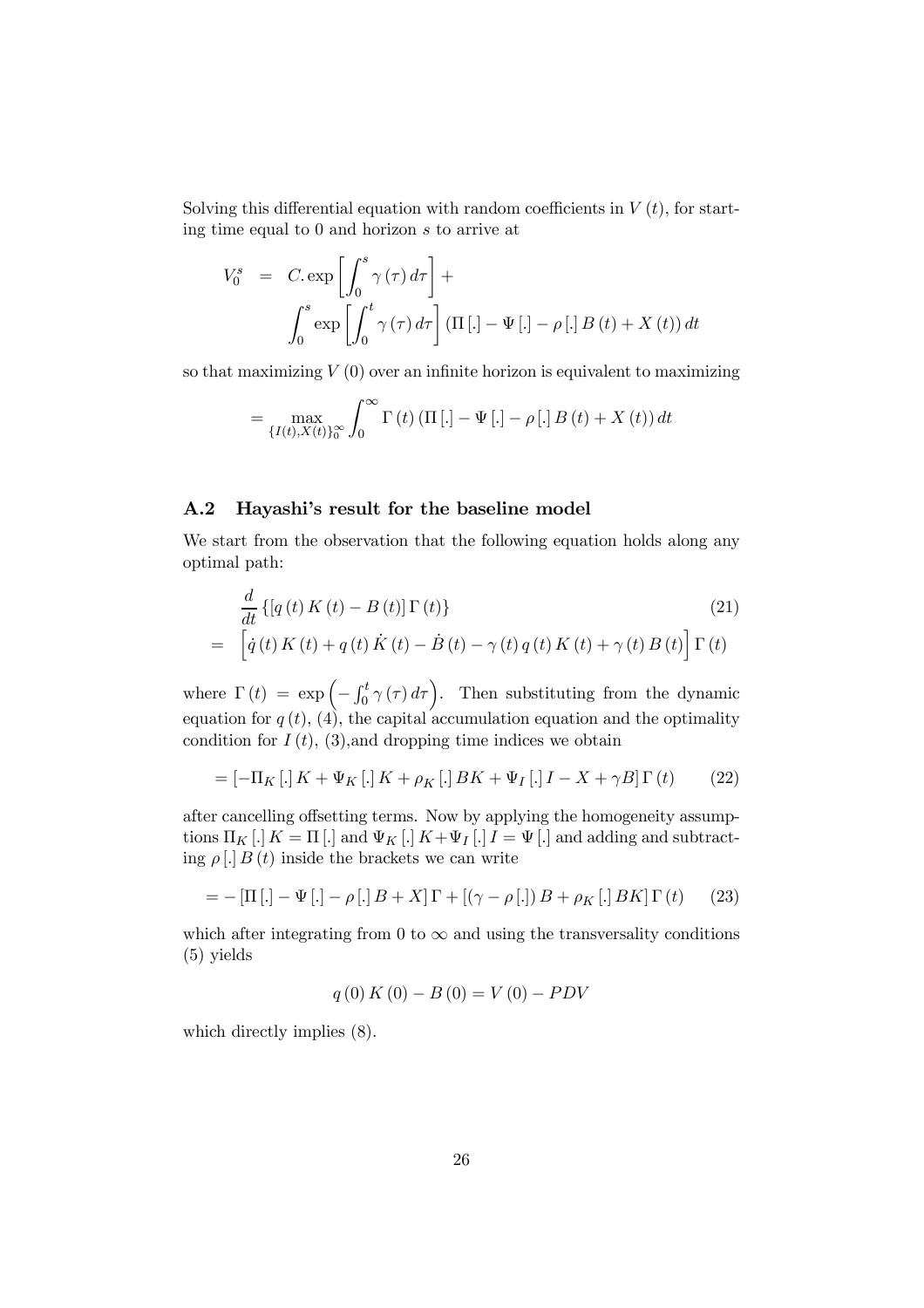#### A.3 Collateral constraints

Another well known model of financing frictions due to Hart  $& \text{Moore } (1994)$ finds that the firm will face a collateral constraint of the form:

$$
B\left(t\right) \leq \theta K\left(t\right) \tag{24}
$$

This model is based on symmetric information, but the inability of creditors to punish the defaulting entrepreneur stronger than by taking away his wealth, makes lenders hesitant to lend more than some fraction of his current net worth. The interest rate charged to the firm will be the safe rate of interest  $r(t)$ . In the present case, the creditor is a firm, its wealth is the capital it owns and we assume that  $\sigma, \theta > 0$ . Using this approach, but allowing for non-linearity in the collateral constraint, the model reads:

$$
\max_{\{I(t),X(t)\}_{0}^{\infty}}\left[\int_{0}^{\infty}\Gamma\left(t\right)\left(\Pi\left[.\right]-\Psi\left[.\right]-r\left(t\right)B\left(t\right)+X\left(t\right)\right)dt\right]
$$

subject to

$$
\dot{K}(t) = (I(t) - \delta.K(t)) dt
$$
  
\n
$$
\dot{B}(t) = X(t) dt
$$
  
\n
$$
B(t) \leq \theta K(t)^{\sigma}
$$

Facing such a constraint, the firm would still invest according to the  $Q$ rule, but again the value of  $Q$  would be somewhat different from the perfect capital markets case. In fact, it can be shown that if the interest rate on debt is lower than the discount rate, the firm would always choose to operate at the collateral constraint, decreasing its cost of capital as much as possible. We then have

$$
B\left(t\right) = \theta K\left(t\right)^{\sigma}
$$

and the deterministic first-order optimality conditions are

$$
\dot{K}(t) = (I(t) - \delta.K(t))dt
$$
\n
$$
\dot{q}(t) = (\gamma(t) + \delta)q(t) - (\Pi_K [.] - \Psi_K [.] + (\gamma(t) - r(t))\sigma\theta K(t)^{\sigma-1})
$$

and the transversality conditions are

$$
\lim_{t \to \infty} q(t) K(t) \Gamma(t) = 0
$$
\n
$$
\lim_{t \to \infty} B(t) \Gamma(t) = 0
$$
\n(25)

With constant  $\gamma$ , marginal Q is given by

$$
q(0) = E_t \int_0^\infty \exp\left[-\left(\gamma + \delta\right)t\right] \left(\Pi_K\left[.\right] + \sigma\theta\left(\gamma - r\left(t\right)\right)K\left(t\right)^{\sigma - 1} - \Psi_K\left[.\right]\right) dt
$$
\n(26)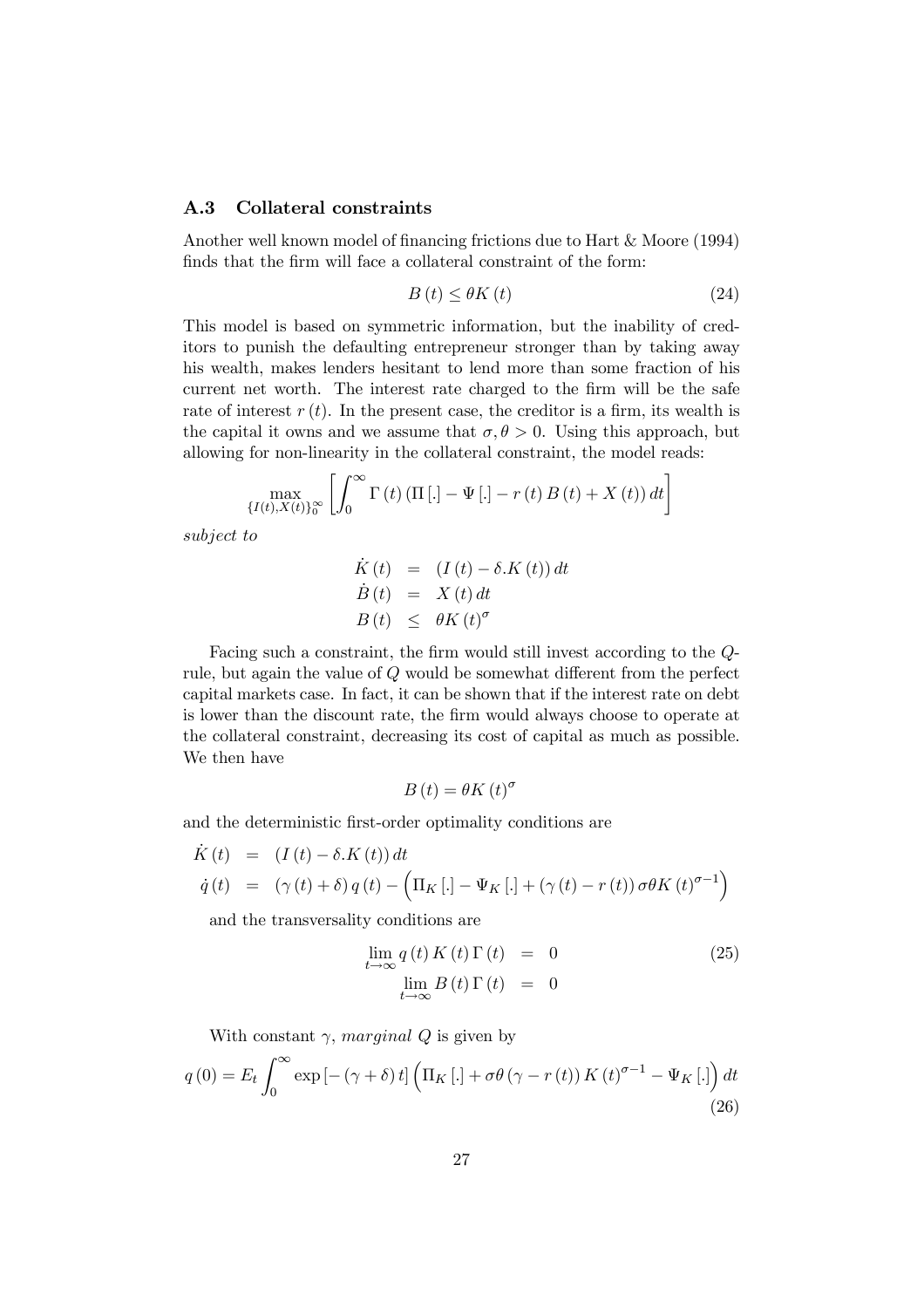Clearly, the higher are  $\theta$  and  $\sigma$ , the higher is also the shadow value of capital  $q(t)$  and consequently the higher is investment. The standard investmentmarginal Q relationship still holds

$$
q(t) = \Psi_I[I(t), K(t)]
$$

Current cash-flow or operating income still do not affect investment because the marginal financing cost to the firm would not change, if cash-flow or profit were higher! It would still be equal to the cost of additional equity finance  $\gamma(t)$ . The optimal investment and financial policies still must be determined jointly however.

Marginal and average Q are equl, if the collateral constraint is linear  $(\sigma = 1)$  and the homogeneity assumptions apply.

Proposition 4 If the operating income and adjustment cost functions are homogeneous of degree 1 and the collateral constraint is linear, average Q equals marginal Q

$$
q(0) = \frac{V(0) + B(0)}{K(0)}
$$
\n(27)

**Proof.** Proceeding as above we obtain from (21) if  $\sigma = 1$ 

$$
\frac{d}{dt}\left\{ \left[q\left(t\right)K\left(t\right) - B\left(t\right)\right]\Gamma\left(t\right) \right\} \tag{28}
$$

$$
= [-\Pi_K [.] K + \Psi_K [.] K + \theta (\gamma - r) K + \Psi_I [.] I - X + \gamma B] \Gamma (t) (29)
$$

and after applying the homogeneity assumptions and once again adding and subtracting  $r.B(t)$  inside the brackets we get

$$
= -\left[\Pi\left[\cdot\right] - \Psi\left[\cdot\right] - rB + X\right]\Gamma\left(t\right) + \left[\left(\gamma - r\right)B - \theta\left(\gamma - r\right)K\right]\Gamma\left(t\right) \tag{30}
$$

Now realizing that the collateral constraint  $B(t) = \theta K(t)$  is always binding along an optimal path and integrating from 0 to  $\infty$  and using the transversality conditions (25) we exactly obtain Hayashi's result:

$$
q(0) = \frac{V(0) + B(0)}{K(0)}
$$

The intuition for this result is based on the fact that the firm in this model always operates at the collateral constraint and the constraint is being relaxed proportionally to the increase in the capital stock. Given homogeneity, the two terms in  $(9)$  now exactly offset each other and the market value of the average unit of capital employed by the firm therefore exactly equals the shadow value of the marginal unit of capital.